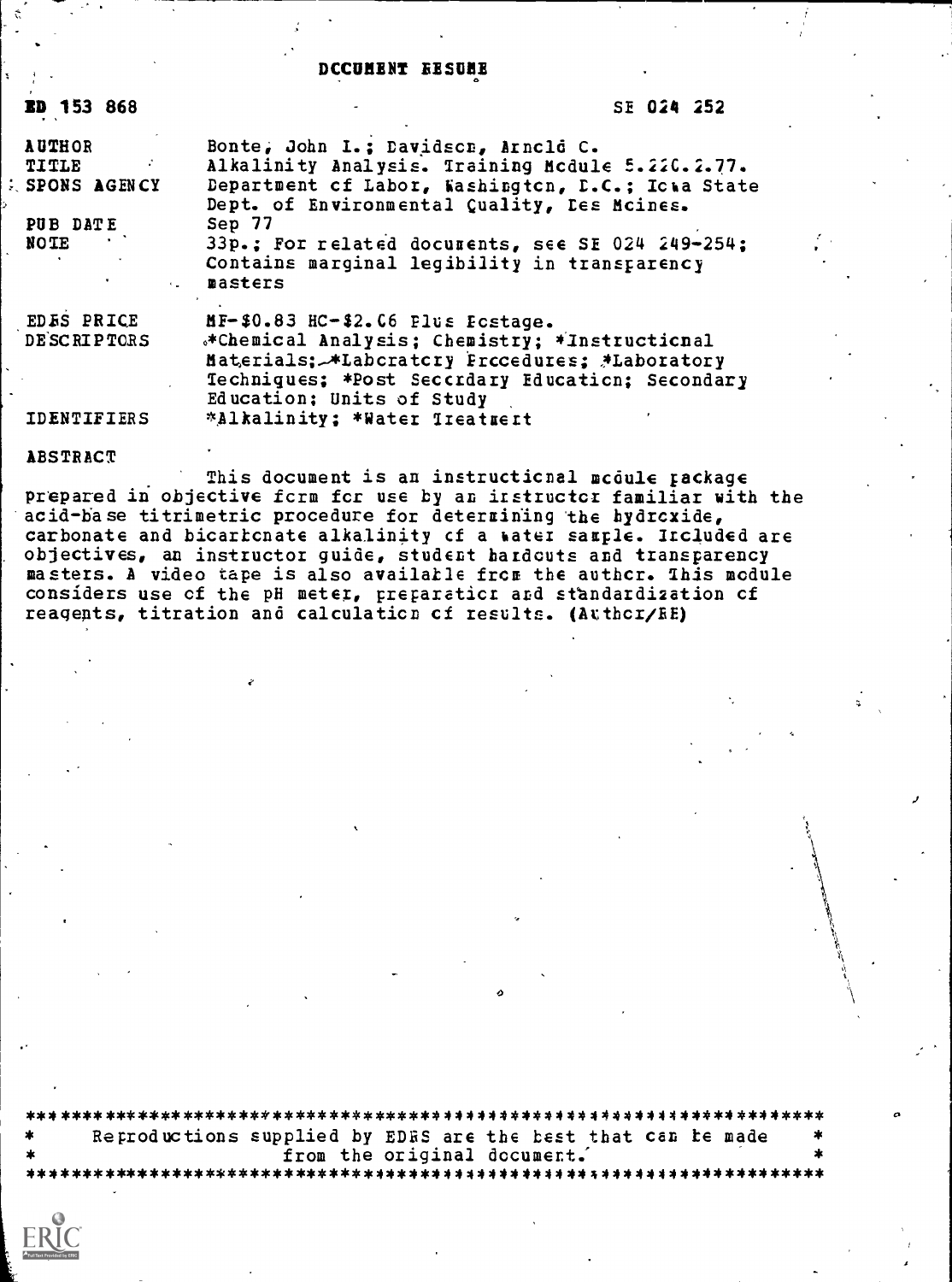#### US DEPARTMENT OF HEALTH. EDUCATION & WELFARE NATIONAL INSTITUTE OF EDUCATION

THIS DOCUMENT HAS BEEN REPRO-<br>DUCED EXACTLY AS RECEIVED FROM<br>THE PERSON OR ORGANIZATION ORIGIN-ATING IT POINTS OF VIEW OR OPINIONS<br>STATED DO NOT NECESSARILY REPRE-<br>SENT OFFICIAL NATIONAL INSTITUTE OF<br>EDUCATION POSITION OR POLICY

#### ALKALINITY ANALYSIS

## Training Module 5.220.2.77

ED153868

E O24 252

"PERMISSION TO REPRODUCE THIS MATERIAL HAS BEEN GRANTED BY

Mary Jo Bruett

TO 'fHE EDUCATIONAL RESOURCES INFORMATION CENTER (ERIC) AND USERS OF THE ERIC SYSTEM."

 $\mathcal{L}$ 

#### rrepared for the

a

Iowa Department of Environmental Quality Wallace State Office Building Des Moines, Iowa 50319

by

John L. Bonte Developer Arnold C. Davidson Project Director Clinton Community College 1000 Lincoln Boulevard Clinton, Iowa 52732

**O** Contract of the Second State of the Second State of the Second State of the Second State of the Second State of the Second State of the Second State of the Second State of the Second State of the Second State of the Se

The publication of these training materials was financially aided through a contract between the Iowa Department of Environmental Quality and the Office of Planning and Programming, using funds available under the Comprehensive Employment and Training Act of 1973. However, the opinions expressed herein do not necessarily reflect the position or policy of the U. S. Department of Labor, and no official endorsement by the U. S. Department of Labor should be inferred.

September, 1977

 $1/2$  2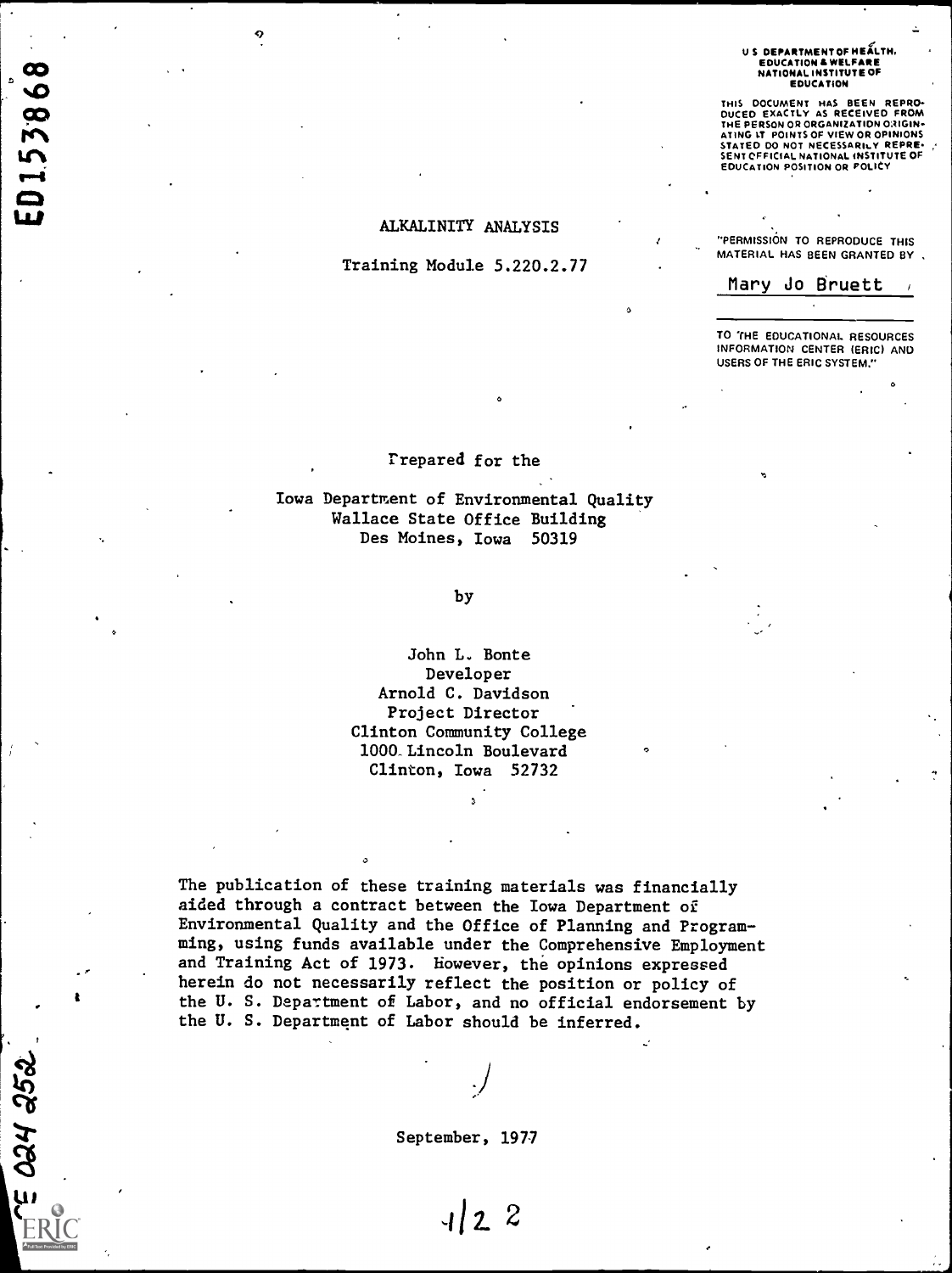| Module No:               | Module Title:                                                                                |
|--------------------------|----------------------------------------------------------------------------------------------|
|                          |                                                                                              |
|                          | Alkalinity Analysis                                                                          |
|                          | Submodule Title:                                                                             |
| Approx. Time:            |                                                                                              |
| 3 hours                  | $\bullet$<br>Topic:                                                                          |
|                          | Summary                                                                                      |
| $\sqrt{2}$ -             |                                                                                              |
| Instructional Objective: | ¢,                                                                                           |
|                          | Upon completion of this module the participant should be able to:                            |
|                          | 1. Operate and standardize a pH meter.                                                       |
|                          | 2. Determine hydroxide, carbonate, and bicarbonate                                           |
|                          | alkalinity of a water sample.                                                                |
|                          | 3. Prepare and standardize all reagents needed for an<br>alkalinity analysis.                |
|                          | U                                                                                            |
|                          |                                                                                              |
|                          |                                                                                              |
|                          |                                                                                              |
|                          |                                                                                              |
| Instructional Aids:      |                                                                                              |
|                          |                                                                                              |
|                          | Transparencies Akl - Ako - softening videotape                                               |
|                          |                                                                                              |
|                          |                                                                                              |
| Instructional Approach:  |                                                                                              |
|                          | Lecture, discussion, videotape viewing, laboratory practice.                                 |
|                          |                                                                                              |
| References:              |                                                                                              |
|                          | 1. "Standard Methods for the examination of water and wastewater,"<br>14th ed., pp. 278-282. |
| 1965.                    | 2. G.V.James, "Water Treatment," 3rd ed., London: Technical Press,                           |

3

ERIC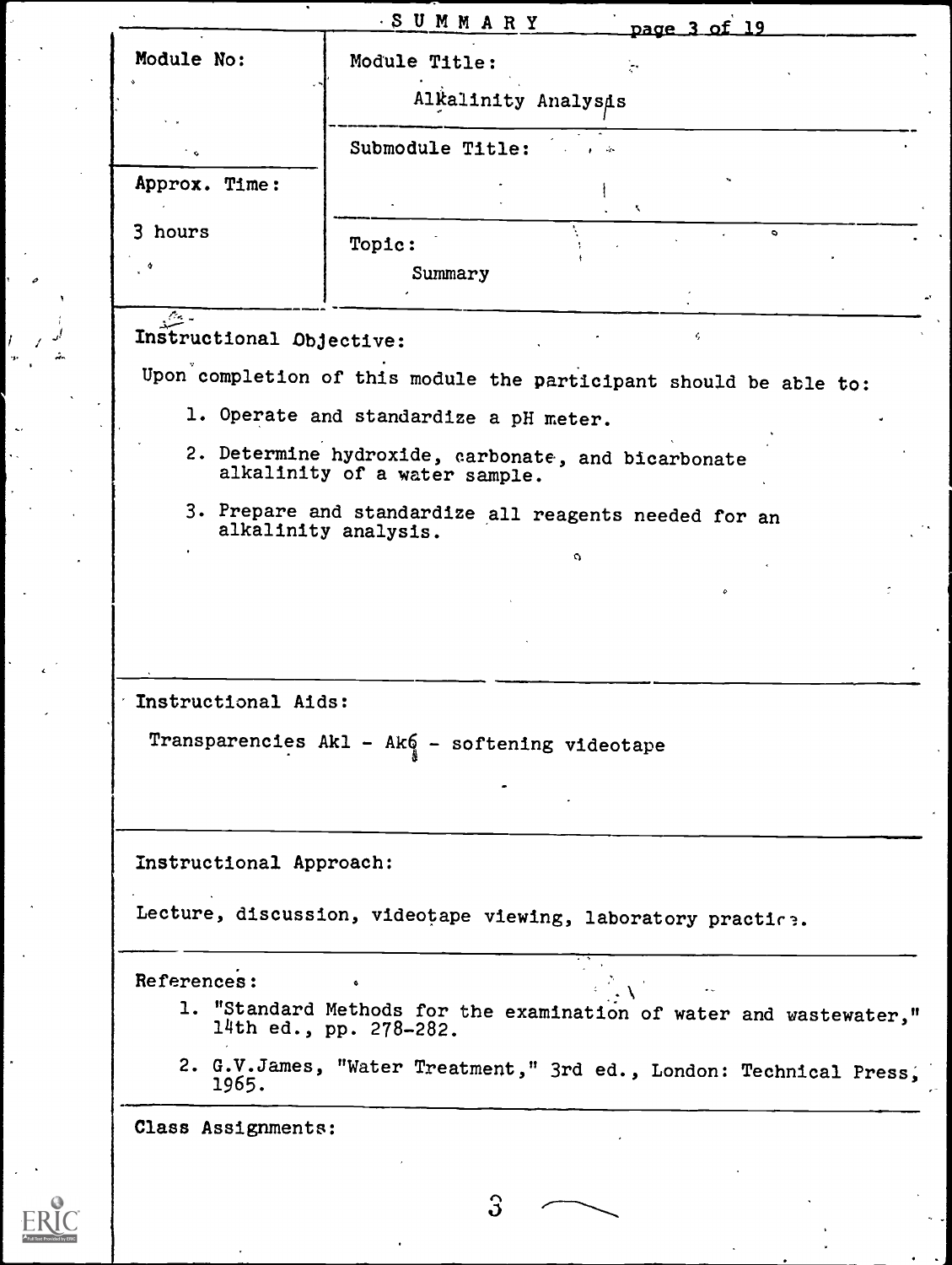| Module Title:<br>Alkalinity Analysis<br>Submodule Title:<br>0.5 hours<br>Topic:<br>Definition of Alkalinity<br>Upon completion of this module the participant should be able to:<br>1. Write chemical reactions which explain alkalinity.<br>2. Expalin how alkalinity is used in water treatment.<br>3. Describe the difference between phenolophthalein and<br>total alkalinity.<br>4. Describe the difference between hydroxide, bicarbonate, and<br>carbonate alkalinity.<br>5. Relate pH to hydroxide and hydrogen ion concentrations.<br>Transparency Akl - titration end points.<br>Transparency Ak2 - Relation of pH to concentration.<br>Softening video tape<br>Lecture - discussion<br>1. Standard Methods, p. 273<br>$.2.$ James, p. 107-122. |               | page 4 of 19 |  |
|-----------------------------------------------------------------------------------------------------------------------------------------------------------------------------------------------------------------------------------------------------------------------------------------------------------------------------------------------------------------------------------------------------------------------------------------------------------------------------------------------------------------------------------------------------------------------------------------------------------------------------------------------------------------------------------------------------------------------------------------------------------|---------------|--------------|--|
| Instructional Approach:<br>References:<br>Class Assignments:                                                                                                                                                                                                                                                                                                                                                                                                                                                                                                                                                                                                                                                                                              | Module No:    |              |  |
| Instructional Aids:                                                                                                                                                                                                                                                                                                                                                                                                                                                                                                                                                                                                                                                                                                                                       |               |              |  |
| Instructional Objective:                                                                                                                                                                                                                                                                                                                                                                                                                                                                                                                                                                                                                                                                                                                                  |               |              |  |
|                                                                                                                                                                                                                                                                                                                                                                                                                                                                                                                                                                                                                                                                                                                                                           | Approx. Time: |              |  |
|                                                                                                                                                                                                                                                                                                                                                                                                                                                                                                                                                                                                                                                                                                                                                           |               |              |  |
|                                                                                                                                                                                                                                                                                                                                                                                                                                                                                                                                                                                                                                                                                                                                                           |               |              |  |
|                                                                                                                                                                                                                                                                                                                                                                                                                                                                                                                                                                                                                                                                                                                                                           |               |              |  |
|                                                                                                                                                                                                                                                                                                                                                                                                                                                                                                                                                                                                                                                                                                                                                           |               |              |  |
|                                                                                                                                                                                                                                                                                                                                                                                                                                                                                                                                                                                                                                                                                                                                                           |               |              |  |
|                                                                                                                                                                                                                                                                                                                                                                                                                                                                                                                                                                                                                                                                                                                                                           |               |              |  |
|                                                                                                                                                                                                                                                                                                                                                                                                                                                                                                                                                                                                                                                                                                                                                           |               |              |  |
|                                                                                                                                                                                                                                                                                                                                                                                                                                                                                                                                                                                                                                                                                                                                                           |               |              |  |
|                                                                                                                                                                                                                                                                                                                                                                                                                                                                                                                                                                                                                                                                                                                                                           |               |              |  |
|                                                                                                                                                                                                                                                                                                                                                                                                                                                                                                                                                                                                                                                                                                                                                           |               |              |  |
|                                                                                                                                                                                                                                                                                                                                                                                                                                                                                                                                                                                                                                                                                                                                                           |               |              |  |
|                                                                                                                                                                                                                                                                                                                                                                                                                                                                                                                                                                                                                                                                                                                                                           |               |              |  |
|                                                                                                                                                                                                                                                                                                                                                                                                                                                                                                                                                                                                                                                                                                                                                           |               |              |  |
|                                                                                                                                                                                                                                                                                                                                                                                                                                                                                                                                                                                                                                                                                                                                                           |               |              |  |
|                                                                                                                                                                                                                                                                                                                                                                                                                                                                                                                                                                                                                                                                                                                                                           |               |              |  |
|                                                                                                                                                                                                                                                                                                                                                                                                                                                                                                                                                                                                                                                                                                                                                           |               |              |  |
|                                                                                                                                                                                                                                                                                                                                                                                                                                                                                                                                                                                                                                                                                                                                                           |               |              |  |
|                                                                                                                                                                                                                                                                                                                                                                                                                                                                                                                                                                                                                                                                                                                                                           |               |              |  |
|                                                                                                                                                                                                                                                                                                                                                                                                                                                                                                                                                                                                                                                                                                                                                           |               |              |  |
|                                                                                                                                                                                                                                                                                                                                                                                                                                                                                                                                                                                                                                                                                                                                                           |               |              |  |
|                                                                                                                                                                                                                                                                                                                                                                                                                                                                                                                                                                                                                                                                                                                                                           |               |              |  |
|                                                                                                                                                                                                                                                                                                                                                                                                                                                                                                                                                                                                                                                                                                                                                           |               |              |  |
|                                                                                                                                                                                                                                                                                                                                                                                                                                                                                                                                                                                                                                                                                                                                                           |               |              |  |
|                                                                                                                                                                                                                                                                                                                                                                                                                                                                                                                                                                                                                                                                                                                                                           |               | Ą.           |  |

 $\boxed{\prod\limits_{\substack{\mathbf{a}}\in \mathbb{N}^n\\ \mathbf{a}\text{-rultate Prooted by EBC}}}$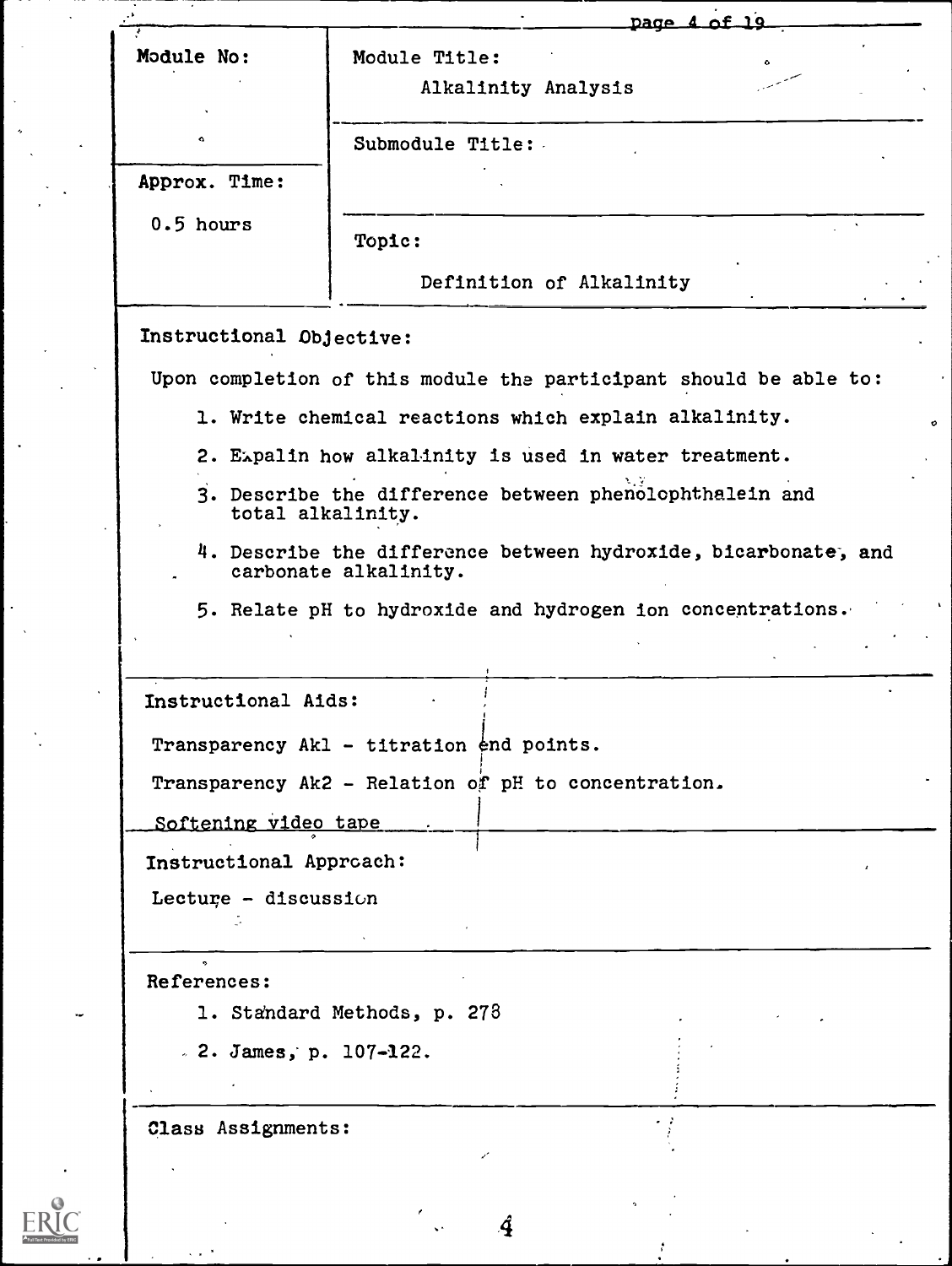|                                                         |        | <u>page 5 of 19</u>                                                                                                                                                                                                          |
|---------------------------------------------------------|--------|------------------------------------------------------------------------------------------------------------------------------------------------------------------------------------------------------------------------------|
| Module No:<br>Ak                                        | Topic: | Definition of Alkalinity                                                                                                                                                                                                     |
| Instructor Notes:                                       |        | Instructor Outline:                                                                                                                                                                                                          |
| Softening video tape                                    |        | 1. Alkalinity is the capacity of a water<br>to neutralize a strong acid to a<br>designated pH.<br>Bicarbonate<br>a.<br>$HCO3+H+ \rightleftharpoons H2CO3$                                                                    |
|                                                         |        | Carbonate<br>b.<br>$C_0^2$ <sup>2-</sup> +2H <sup>+</sup> $\rightleftharpoons$ H <sub>2</sub> CO <sub>3</sub><br>Hydroxide<br>$\mathbf{C}$ .<br>OH <sup>-+H<sup>+</sup> <math>\rightleftharpoons</math> H<sub>2</sub>O</sup> |
|                                                         |        | 2.<br>Use of alkalinity<br>alkalinity depends on:<br>a.<br>$HCO3$ , $CO3-$ and $OH-$<br>used to determine relative amount of<br>$\mathbf{b}$ .<br>lime and soda as to be used in<br>softening                                |
| Transparency Ak-1                                       |        | c. used in anaerobic digesters                                                                                                                                                                                               |
| Titration end points                                    |        | 3. Phenol pthalein - titrate to 8.3 pH<br>Total<br>- titrate to lower pH<br>Order of titration<br>4.                                                                                                                         |
|                                                         |        | OH, $\cos^2$ , $\sec^2$                                                                                                                                                                                                      |
| Transparency Ak-2<br>Relation of pH to<br>concentration |        | $pH=-log(H^+)$<br>5.<br>$pOH = 14-pH$                                                                                                                                                                                        |
|                                                         |        |                                                                                                                                                                                                                              |
|                                                         |        |                                                                                                                                                                                                                              |

ER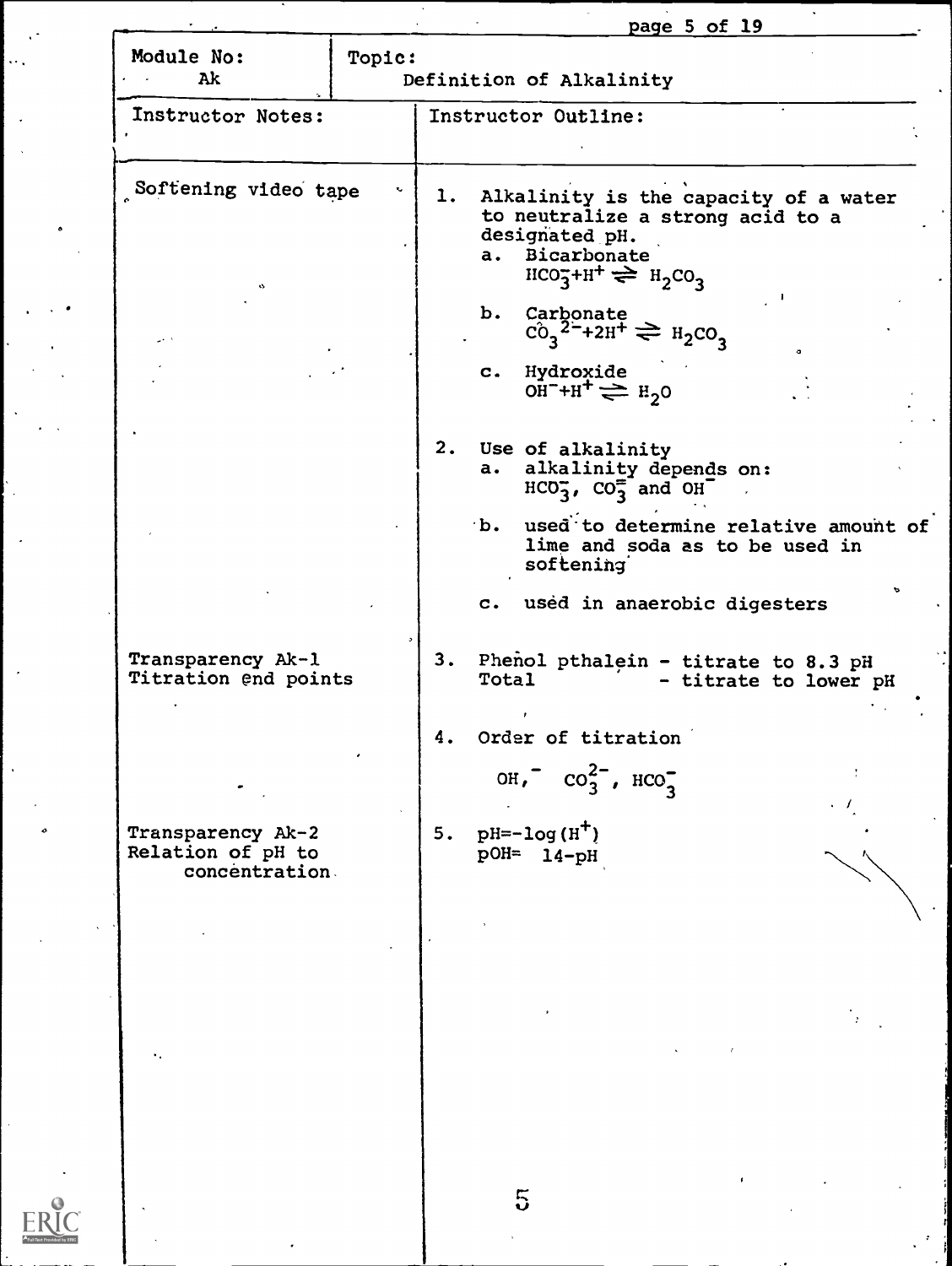|                                                        | page 6 of 19                                                      |  |
|--------------------------------------------------------|-------------------------------------------------------------------|--|
| Module No:                                             | Module Title:                                                     |  |
|                                                        | Alkalinity Analysis                                               |  |
|                                                        | Submodule Title:                                                  |  |
| Approx. Time:                                          |                                                                   |  |
| 0'.25 hours                                            | Topic:                                                            |  |
|                                                        | Use of the pH meters                                              |  |
| $\mathcal{O}(\mathcal{A})$<br>Instructional Objective: |                                                                   |  |
|                                                        | Upon completion of this module the participant should be able to: |  |
|                                                        | 1. Describe the function of the pH meter.                         |  |
|                                                        | 2. Properly standardize the pH meter.                             |  |
|                                                        | 3. Determine the pH of a solution with a pH meter.                |  |
|                                                        |                                                                   |  |
| ٠.                                                     | $\sim$ $>$                                                        |  |
|                                                        |                                                                   |  |
|                                                        | $\circ$ $\circ$                                                   |  |
| Instructional Aids:                                    |                                                                   |  |
|                                                        | Transparency Ak3 - diagram of pH meter.                           |  |
|                                                        |                                                                   |  |
|                                                        |                                                                   |  |
| Instructional Approach:                                |                                                                   |  |
| Lecture - demonstration                                | $\mathcal{L}(\mathcal{N})$                                        |  |
|                                                        |                                                                   |  |
| References:                                            |                                                                   |  |
|                                                        | Operator's manual for pH meter used.                              |  |
|                                                        |                                                                   |  |
| Class Assignments:                                     |                                                                   |  |
|                                                        |                                                                   |  |
|                                                        | 6                                                                 |  |
|                                                        |                                                                   |  |

 $I = \{1, 2, \ldots \}$ /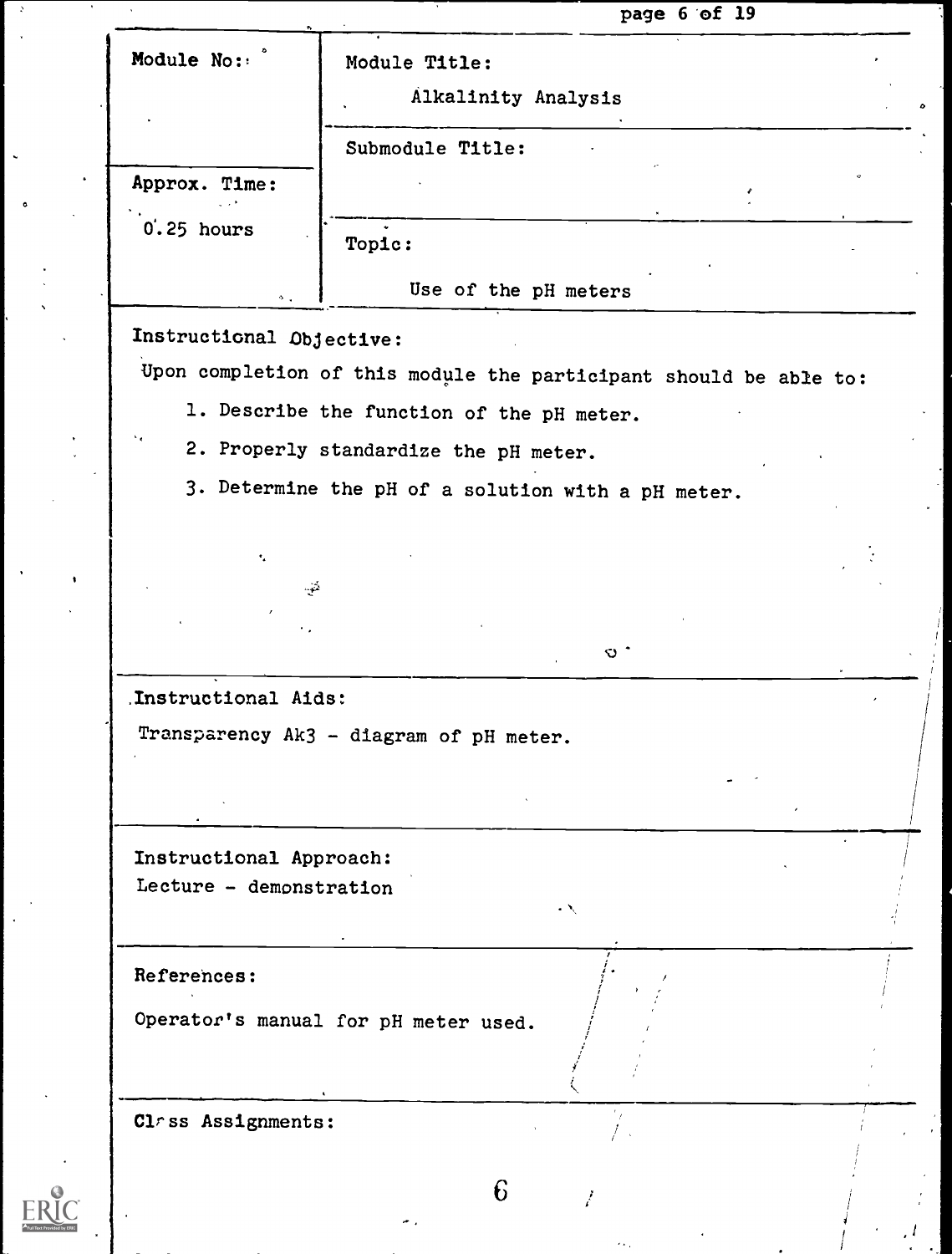|                                                | $\tau\omega$ |                                                          | page 7 of 19                  |                |  |
|------------------------------------------------|--------------|----------------------------------------------------------|-------------------------------|----------------|--|
| Module No:<br>, $\rightarrow$ Ak $\rightarrow$ | Topic:       | $\pmb{\sigma}$<br>Use of the pH meter                    |                               | $\overline{a}$ |  |
| Instructor Notes:                              |              | Instructor Outline:                                      |                               |                |  |
|                                                |              | 1. pH meter measure the H <sup>+</sup> ion concentration | of a solution electronically. |                |  |
| Transparency Ak-3<br>Diagram of pH meter       |              | 2. Standardize with pH 7 buffer solution                 | to a meter reading of 7.0.    |                |  |
|                                                |              | 3. Determine pH by placing electrodes in                 | solution and reading meter.   |                |  |
|                                                |              |                                                          |                               |                |  |
|                                                |              |                                                          |                               |                |  |
|                                                | $\bullet$    |                                                          |                               |                |  |
|                                                |              |                                                          |                               |                |  |
|                                                |              | $\cdot$                                                  |                               |                |  |
|                                                |              |                                                          |                               |                |  |
|                                                |              |                                                          |                               |                |  |
|                                                |              |                                                          |                               |                |  |
|                                                |              |                                                          |                               |                |  |
| $\bullet$                                      |              |                                                          |                               |                |  |
|                                                |              |                                                          |                               |                |  |
|                                                |              | بمو                                                      |                               |                |  |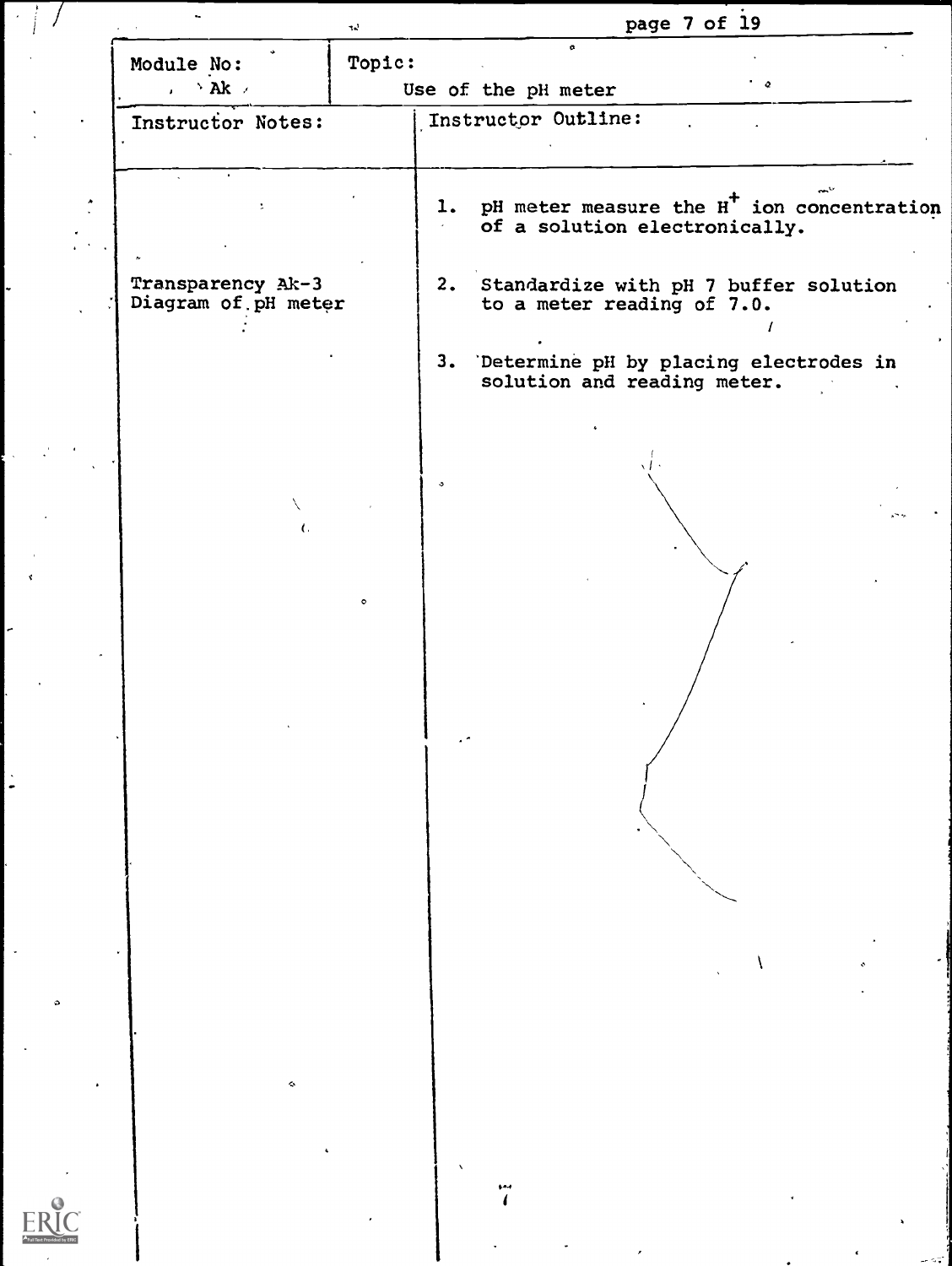| Module No:                                                                                             | Module Title:<br>Alkalinity Analysis                                                                                                      |
|--------------------------------------------------------------------------------------------------------|-------------------------------------------------------------------------------------------------------------------------------------------|
|                                                                                                        | Submodule Title:                                                                                                                          |
| Approx. Time:                                                                                          |                                                                                                                                           |
| $0.25$ Hours                                                                                           | Topic:<br>Safety                                                                                                                          |
| Instructional Objective:                                                                               |                                                                                                                                           |
|                                                                                                        | Upon completion of this module the participant should be able to:                                                                         |
|                                                                                                        | 1. Locate the following in the laboratory and demonstrate<br>proper use: emergency shower, fire extinguisher, eye<br>wash, first aid kit. |
|                                                                                                        | 2. Select and use safety glasses, lab coat or apron and<br>gloves in the appropriate situation.                                           |
|                                                                                                        | 3. Describe the hazards associated with the chemicals used<br>in the alkalinity determination.                                            |
|                                                                                                        |                                                                                                                                           |
| Instructional Aids:                                                                                    | ۰                                                                                                                                         |
|                                                                                                        |                                                                                                                                           |
|                                                                                                        | Hand-out of safety rules for the laboratory.                                                                                              |
| Instructional Approach:                                                                                |                                                                                                                                           |
| Lecture/demonstration                                                                                  |                                                                                                                                           |
| References:<br>$\mathcal{L}^{\text{max}}_{\text{max}}$ , where $\mathcal{L}^{\text{max}}_{\text{max}}$ | $\ddot{\phantom{1}}$                                                                                                                      |
| Basic laboratory skills module                                                                         |                                                                                                                                           |
|                                                                                                        |                                                                                                                                           |
| Class Assignments:                                                                                     | $\bullet$                                                                                                                                 |

 $ERIC$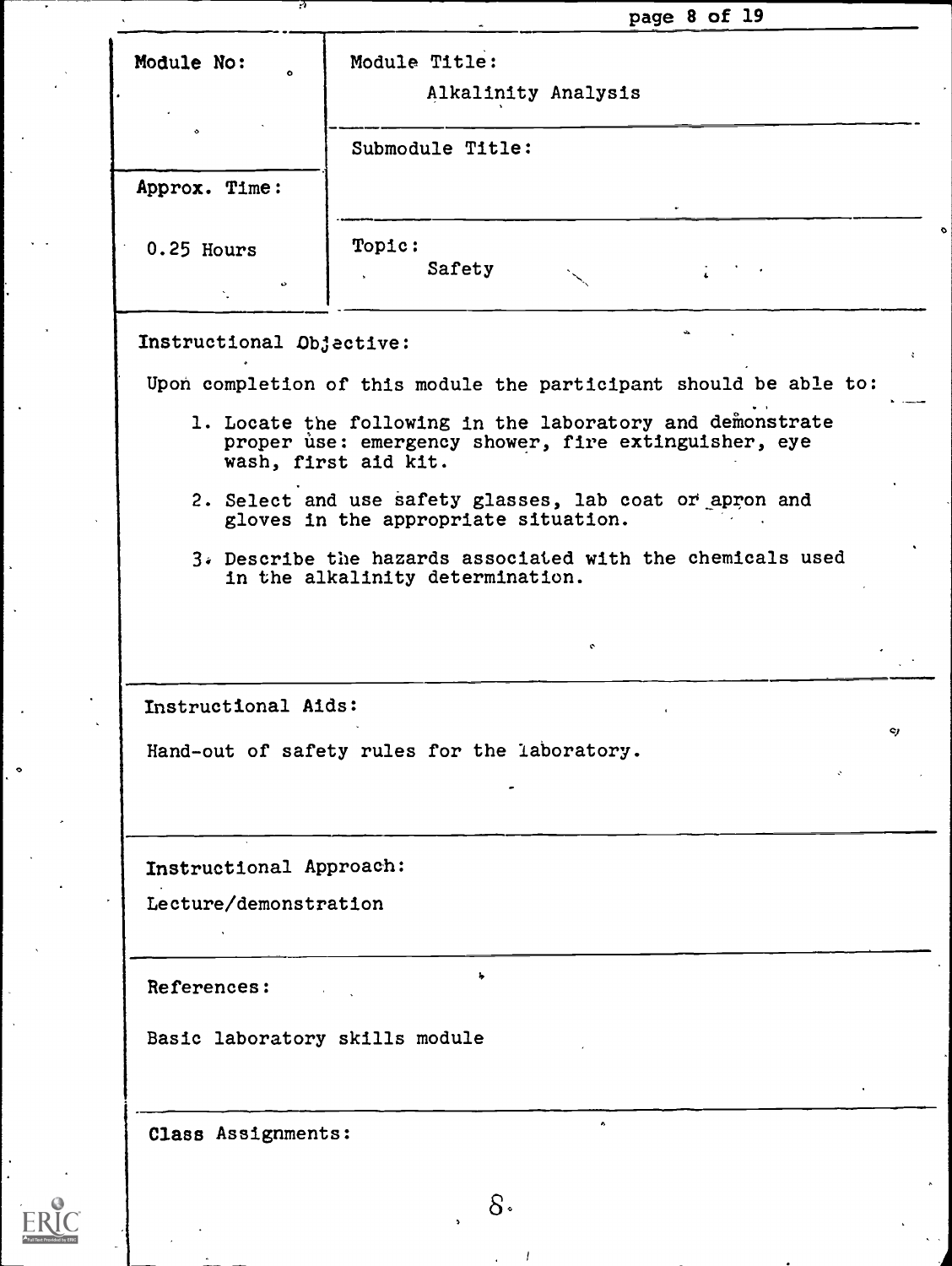|                   |                  |                     |                             | page 9 of 19                                                           | È. | $\mathbf{v}_\mathrm{a}$ |
|-------------------|------------------|---------------------|-----------------------------|------------------------------------------------------------------------|----|-------------------------|
| Module No:<br>Ak  | Topic:<br>Safety |                     |                             |                                                                        |    |                         |
| Instructor Notes: |                  | Instructor Outline: |                             |                                                                        |    |                         |
|                   |                  |                     |                             |                                                                        |    |                         |
| $\mathbf{o}$      |                  |                     |                             | 1. Point out to student all the safety<br>equipment in the laboratory. |    |                         |
|                   |                  | the eye.            |                             | 2. Point out the hazard of strong acids in                             |    |                         |
|                   |                  |                     | burns are the main hazards. | 3. Electrical shock from pH meter and acid                             |    |                         |
|                   |                  |                     |                             |                                                                        |    |                         |
|                   |                  |                     |                             |                                                                        |    |                         |
|                   |                  |                     |                             |                                                                        |    | $\mathcal{L}$           |
|                   |                  | $\bullet$           |                             |                                                                        |    | ۰<br>$\mathbb{R}^3$     |
|                   |                  |                     |                             |                                                                        |    |                         |
|                   |                  |                     | ۰                           |                                                                        |    |                         |
|                   |                  | ی ⊀                 |                             |                                                                        |    |                         |
|                   |                  |                     |                             |                                                                        |    |                         |
|                   |                  |                     |                             |                                                                        |    |                         |
|                   |                  |                     |                             |                                                                        |    |                         |
|                   |                  |                     |                             |                                                                        |    |                         |
|                   |                  |                     |                             |                                                                        |    |                         |
|                   |                  |                     |                             |                                                                        |    |                         |
|                   |                  |                     |                             |                                                                        |    |                         |
| ø                 |                  |                     |                             |                                                                        |    |                         |
|                   |                  | 9                   |                             |                                                                        |    |                         |
|                   |                  |                     |                             |                                                                        |    |                         |

 $\sqrt{2}$ 

 $ERIC$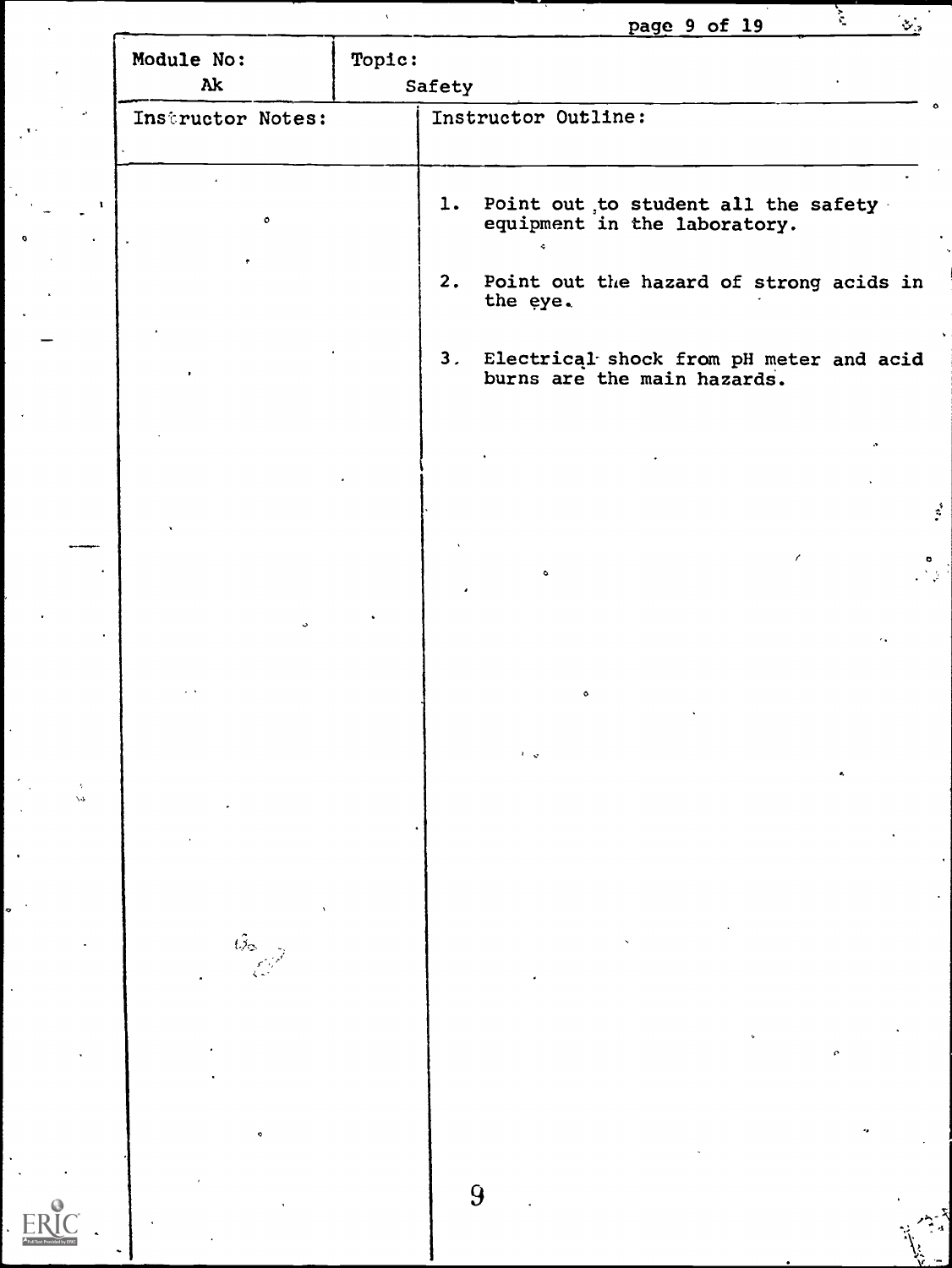|                          |                                        | page 10 of 19                                                     |           |
|--------------------------|----------------------------------------|-------------------------------------------------------------------|-----------|
| Modulę No:               | Module Title:<br>. Alkalinity Analysis |                                                                   |           |
|                          |                                        | $\ddot{\phantom{1}}$                                              |           |
|                          | Submodule Title:                       |                                                                   |           |
| Approx. Time:            |                                        |                                                                   |           |
| $0.5$ hours              | Topic:                                 |                                                                   |           |
|                          |                                        | Preparation of reagents                                           | Ó         |
| Instructional Objective: |                                        |                                                                   | $\bullet$ |
|                          |                                        | Upon completion of this module the participant should be able to: |           |
|                          |                                        | 1. Prepare a 0.05 standard sodium carbonate solution and          |           |
|                          | calculate its exact normality.         |                                                                   |           |
|                          |                                        | 2. Prepare 0.1N and 0.02N hydrochloric acid solutions.            |           |
|                          |                                        |                                                                   |           |
|                          |                                        |                                                                   |           |
|                          | ÷.                                     |                                                                   |           |
|                          |                                        |                                                                   | ÷.        |
| Instructional 4ids:      |                                        |                                                                   |           |
|                          |                                        |                                                                   |           |
|                          |                                        |                                                                   |           |
|                          | ò                                      |                                                                   |           |
| Instructional Approach:  |                                        |                                                                   |           |
| Laboratory practice      |                                        |                                                                   |           |
|                          |                                        |                                                                   |           |
| References:              |                                        |                                                                   |           |
| Standard Methods, p. 279 |                                        |                                                                   |           |
|                          |                                        |                                                                   |           |
|                          |                                        |                                                                   |           |
| Class Assignments:       | ÷                                      |                                                                   |           |
|                          |                                        |                                                                   |           |
|                          | $\bullet$                              |                                                                   |           |
|                          |                                        |                                                                   |           |

Ì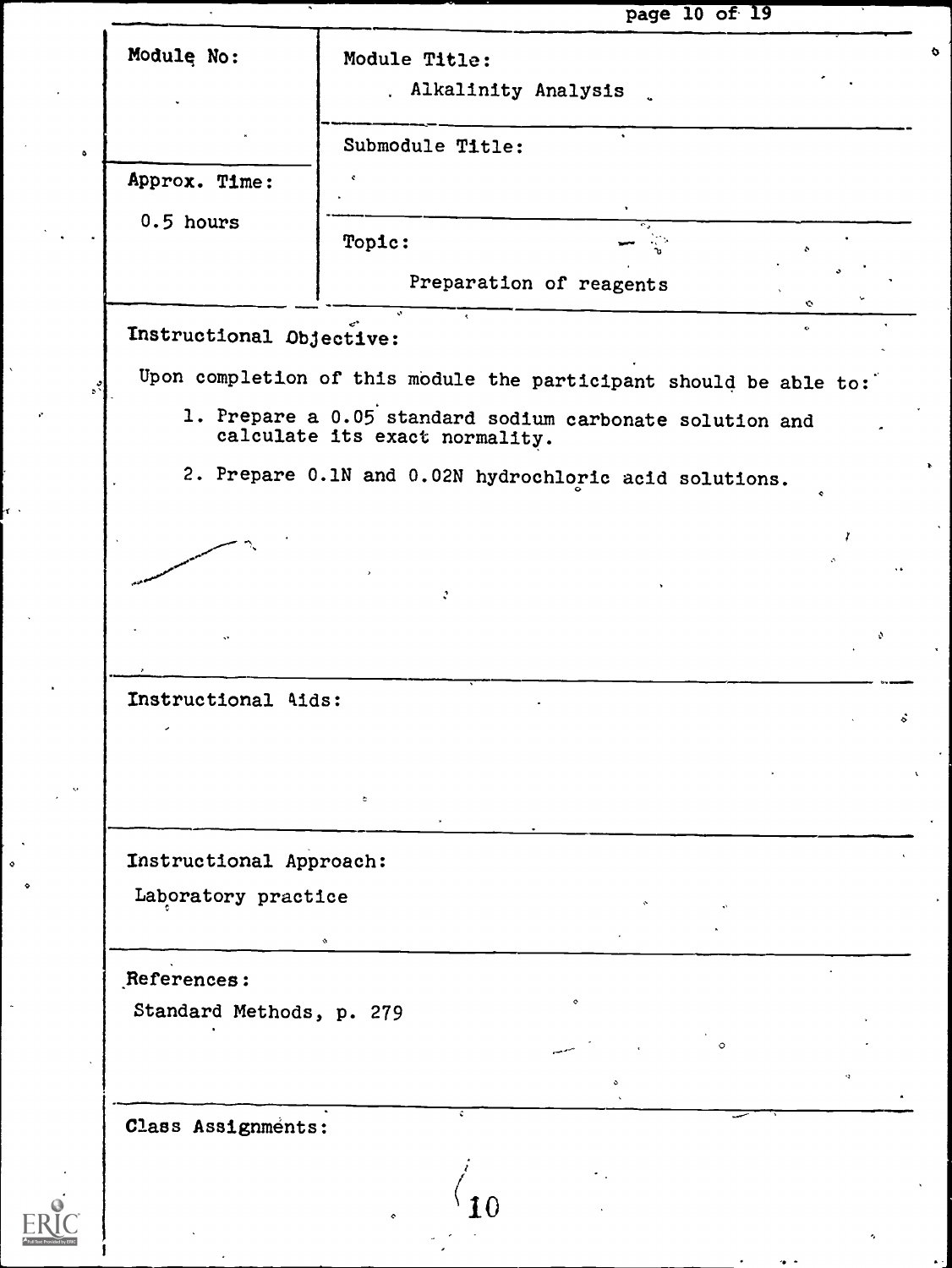|                                                           |        |                                          | page 11 of 19               |         |  |
|-----------------------------------------------------------|--------|------------------------------------------|-----------------------------|---------|--|
| Module No:                                                | Topic: |                                          |                             |         |  |
| Ak                                                        |        | Preparation of reagents                  |                             |         |  |
| Instructor Notes:<br>$\delta$                             |        | Instructor Outline:                      |                             |         |  |
| 1. 2.5g per liter<br>$\mathbf{v}$                         |        | $Na2CO3$ solution:<br>1.<br>$N = 0.05 N$ | $N=g$ $Na_2CO_3$ per liter  |         |  |
| 2.a. 0.1 N HC1<br>8.3 ml conHCl per<br>liter              |        | $\overline{53}$<br>2. Acid               | a. o.1N hydrochloric acid   |         |  |
| b. 0.02 N HC1<br>200 ml 0.1 NHCl per<br>liter of solution |        |                                          | b. 0.02 N hydrochloric acid |         |  |
| $\mathbf{o}$                                              |        |                                          |                             | t.      |  |
| ۰                                                         |        |                                          |                             |         |  |
|                                                           |        |                                          |                             | $\circ$ |  |
|                                                           |        |                                          |                             |         |  |
|                                                           |        |                                          | $\mathcal{G}$               |         |  |
|                                                           |        |                                          |                             |         |  |
|                                                           |        |                                          |                             |         |  |
|                                                           |        | 11                                       |                             |         |  |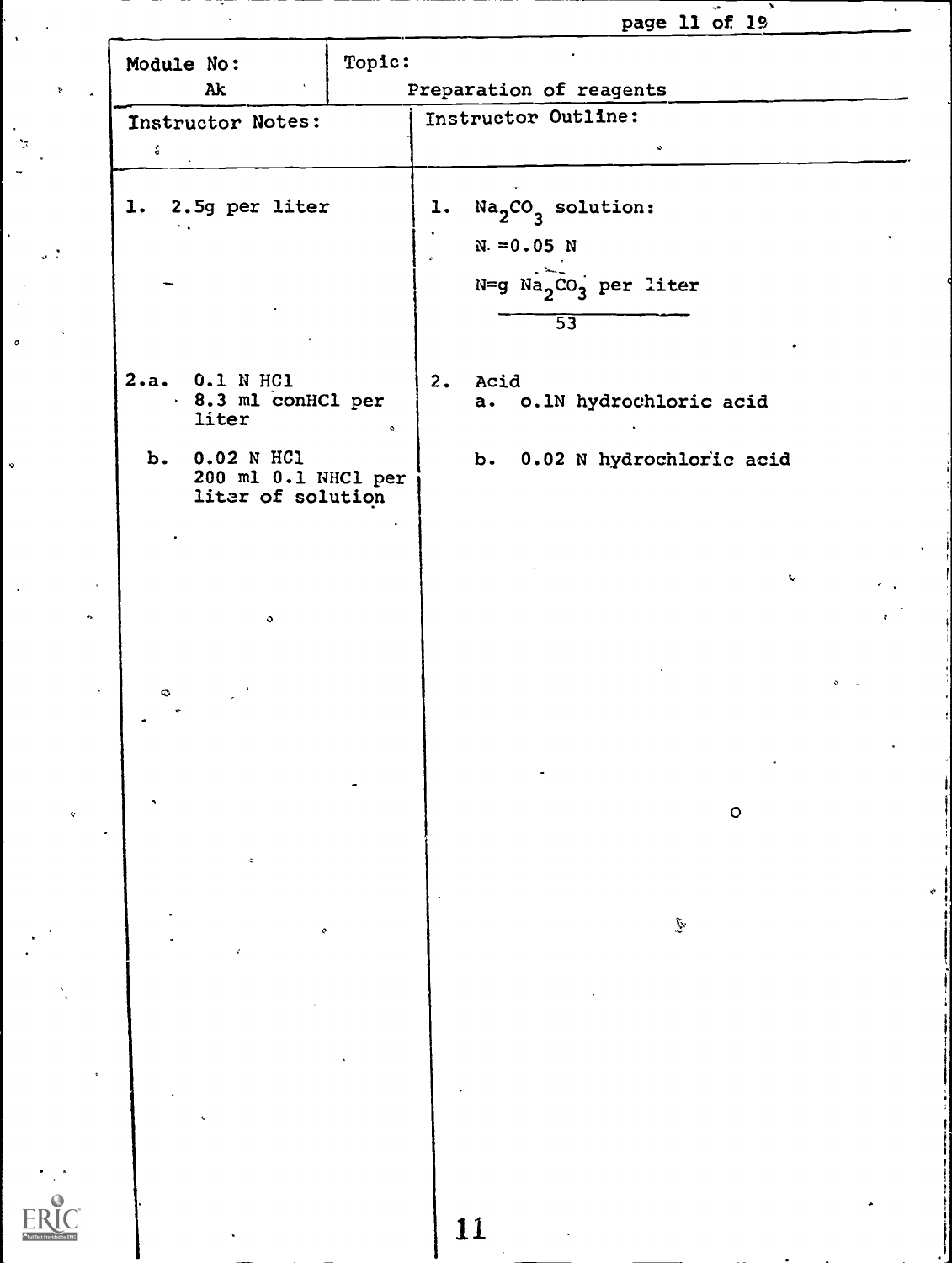| Module No:               | Module Title:                                                                                                                                  |              |
|--------------------------|------------------------------------------------------------------------------------------------------------------------------------------------|--------------|
|                          | Alkalinity Analysis                                                                                                                            |              |
|                          | Submodule Title:                                                                                                                               |              |
| Approx. Time:            | P<br>$\ddot{\bm{\omega}}$                                                                                                                      |              |
| $0.5$ hours              | Topic:                                                                                                                                         |              |
|                          | Standardization of Acid                                                                                                                        |              |
| Instructional Objective: |                                                                                                                                                |              |
|                          | Upon completion of this module the participant should be able to:                                                                              |              |
|                          | 1. Properly titrate the standard Na <sub>2</sub> CO <sub>3</sub> solution with 0.1N HC1<br>potentiometrically and construct a titration curve. |              |
|                          | 2. Identify inflection points.                                                                                                                 |              |
|                          | 3. Calculate from the titration curve the exact normality<br>of the 0.1N HC1 and the 0.02N HC1.                                                |              |
|                          | 4. Calculate the CaCO <sub>3</sub> equivalence of the HC1 solutions.                                                                           |              |
|                          |                                                                                                                                                |              |
|                          |                                                                                                                                                |              |
| Instructional Aids:      |                                                                                                                                                | $\mathbf{z}$ |
|                          | Transparençy Ak4 - sample $\text{Na}_2\text{CO}_3$ titration curve.                                                                            |              |
|                          |                                                                                                                                                |              |
|                          |                                                                                                                                                |              |
|                          |                                                                                                                                                |              |
| Instructional Approach:  |                                                                                                                                                |              |
| Laboratory practice      |                                                                                                                                                |              |
|                          |                                                                                                                                                |              |
| References:              |                                                                                                                                                |              |
| Standard Methods p. 279  |                                                                                                                                                |              |
|                          |                                                                                                                                                |              |
|                          |                                                                                                                                                |              |
| Class Assignments:       | $\ddot{\phantom{0}}$                                                                                                                           |              |
|                          | 12                                                                                                                                             |              |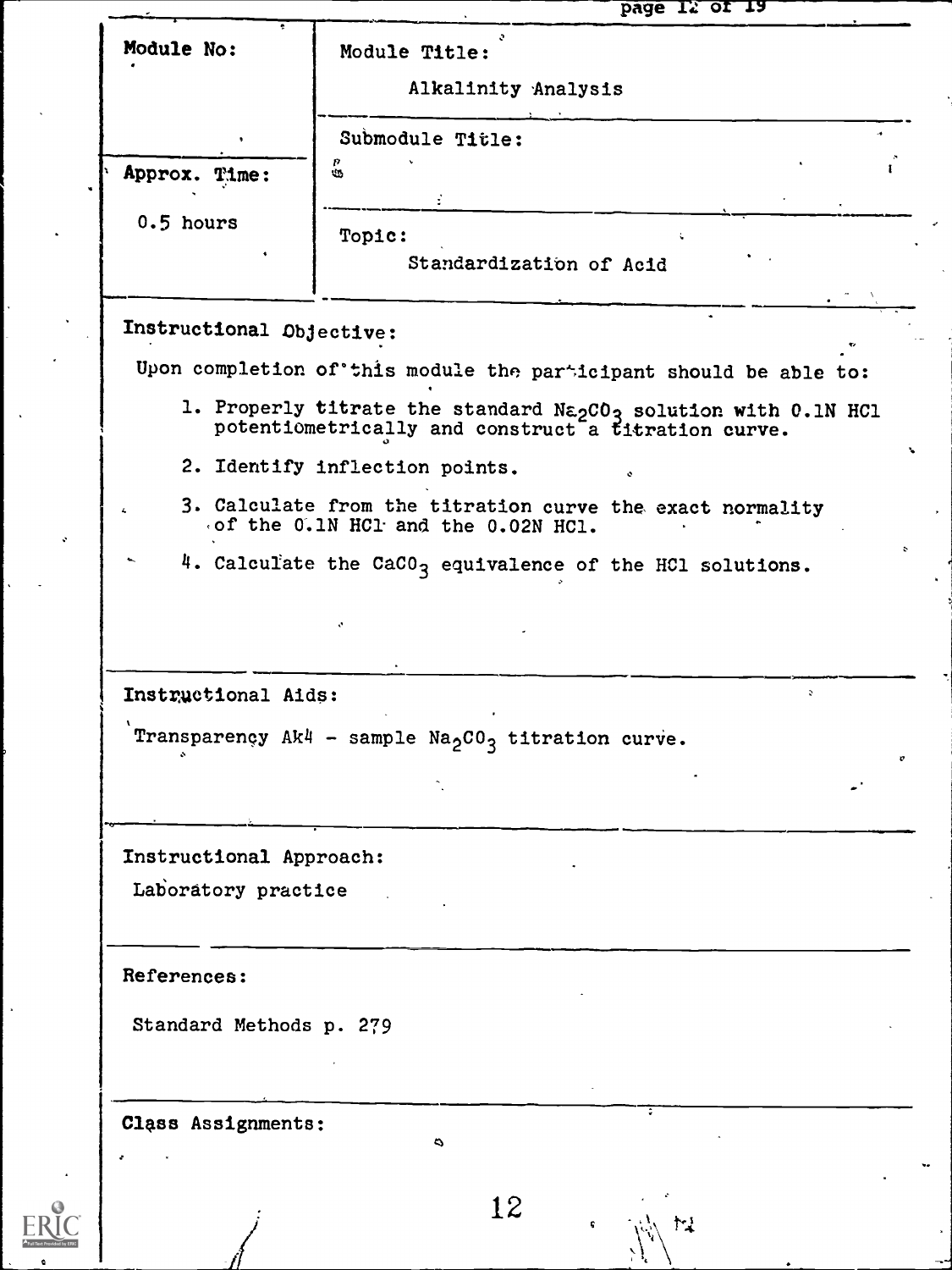|                                               |        | <del>page 13 of 19</del>                                                                                               |  |  |  |  |  |
|-----------------------------------------------|--------|------------------------------------------------------------------------------------------------------------------------|--|--|--|--|--|
| Module No:                                    | Topic: |                                                                                                                        |  |  |  |  |  |
| Ak                                            |        | Standardization of acid                                                                                                |  |  |  |  |  |
| Instructor Notes:                             |        | Instructor Outline:                                                                                                    |  |  |  |  |  |
|                                               |        |                                                                                                                        |  |  |  |  |  |
|                                               |        |                                                                                                                        |  |  |  |  |  |
| Transparency Ak-4<br>$Na2CO3$ titration curve |        | 1. Have students measure ml acid(.1N) vs.<br>pH and plot points. Titrate 40 ml Na <sub>2</sub><br>$CO3$ solution.<br>÷ |  |  |  |  |  |
| ÷.                                            |        | 2.<br>Point out inflection points on standard<br>curve.                                                                |  |  |  |  |  |
|                                               |        | 3.<br>$N(.1NHCl)=ml Na2CO3$<br>$X$ (N $Na_2CO_3$ )<br>$m1$ HCl                                                         |  |  |  |  |  |
|                                               |        | $N(.02 N HCl) = N(.1 N HCl) X 0.2$                                                                                     |  |  |  |  |  |
|                                               |        |                                                                                                                        |  |  |  |  |  |
|                                               |        | CaCO <sub>3</sub> equivalence $(mg/ml)=50 X N(HCl)$<br>4.                                                              |  |  |  |  |  |
|                                               |        |                                                                                                                        |  |  |  |  |  |
|                                               |        |                                                                                                                        |  |  |  |  |  |
|                                               |        |                                                                                                                        |  |  |  |  |  |
|                                               |        |                                                                                                                        |  |  |  |  |  |
|                                               |        |                                                                                                                        |  |  |  |  |  |
|                                               |        |                                                                                                                        |  |  |  |  |  |
|                                               |        |                                                                                                                        |  |  |  |  |  |
|                                               |        | ۵                                                                                                                      |  |  |  |  |  |
|                                               |        |                                                                                                                        |  |  |  |  |  |
|                                               |        | ¢                                                                                                                      |  |  |  |  |  |
|                                               |        |                                                                                                                        |  |  |  |  |  |
|                                               |        |                                                                                                                        |  |  |  |  |  |
|                                               |        |                                                                                                                        |  |  |  |  |  |
|                                               |        | 13                                                                                                                     |  |  |  |  |  |

 $\frac{1}{2}$ 

 $ERIC$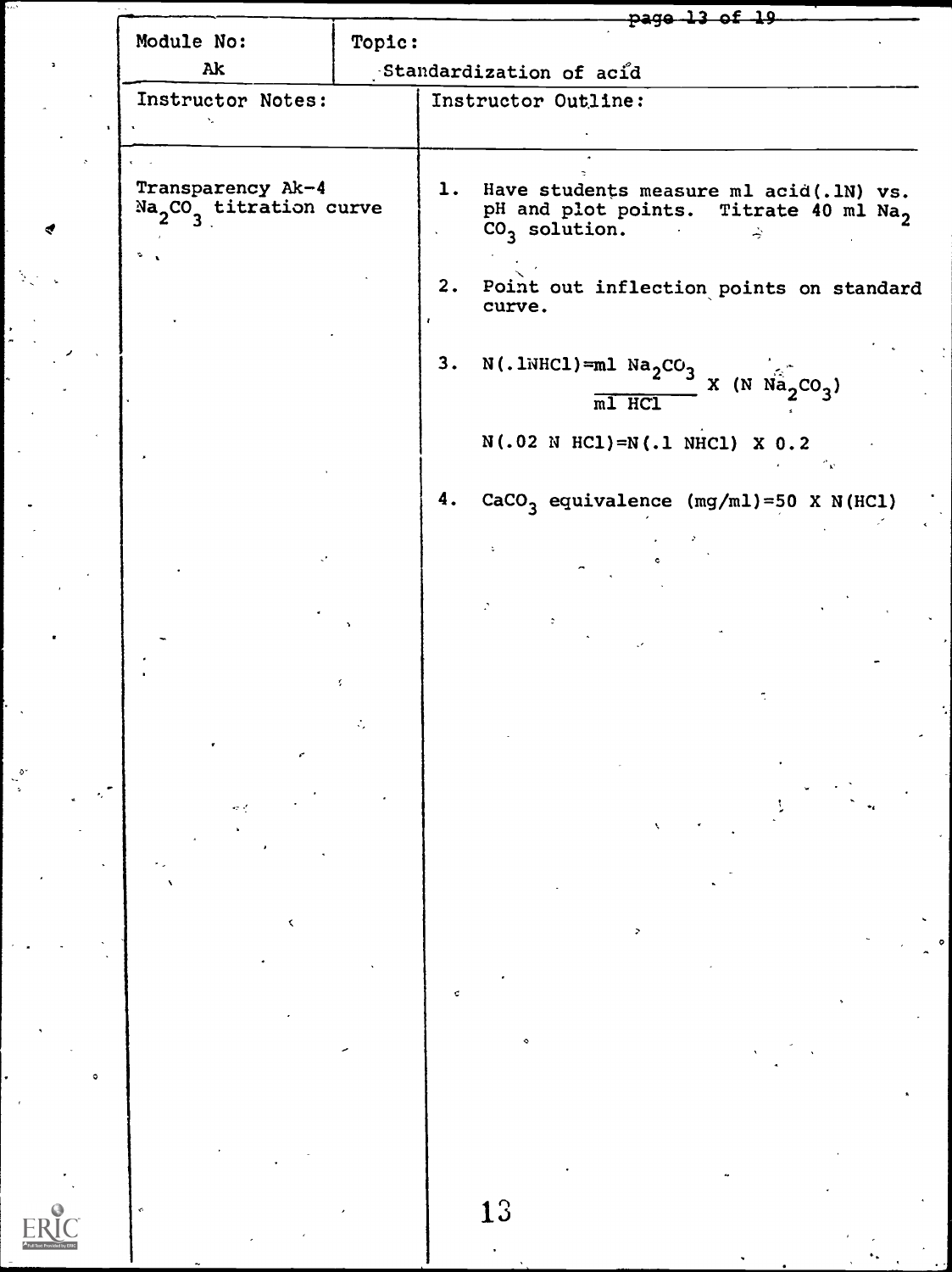|                                                                                              |                                                                                                                                                          |                            | page 14 of 19 |                    |
|----------------------------------------------------------------------------------------------|----------------------------------------------------------------------------------------------------------------------------------------------------------|----------------------------|---------------|--------------------|
| Module No:                                                                                   | Module Title:                                                                                                                                            | Alkalinity Analysis        |               |                    |
| ö                                                                                            | Submodule Title:                                                                                                                                         |                            |               |                    |
| Approx. Time:                                                                                |                                                                                                                                                          |                            |               |                    |
| $.0.5$ hours                                                                                 | Topic:                                                                                                                                                   |                            |               |                    |
|                                                                                              |                                                                                                                                                          | Titration of water samples |               |                    |
| Instructional Objective:                                                                     |                                                                                                                                                          |                            |               | $\hat{\textbf{v}}$ |
| Upon completion of this module the participant should be able to:                            |                                                                                                                                                          |                            |               |                    |
|                                                                                              | 1. Properly titrate a water sample potentiometrically with<br>standard HCl, construct a titration curve, and identify<br>inflection points on the curve. |                            |               |                    |
|                                                                                              | $\sim$ 2. Properly titrate a water sample to a predetermined pH<br>and record appropriate data.                                                          |                            |               |                    |
| total alkalinity.                                                                            | 3. Titrate a water sample of low alkalinity to determine                                                                                                 |                            |               |                    |
|                                                                                              |                                                                                                                                                          |                            |               | ÷                  |
|                                                                                              |                                                                                                                                                          |                            |               |                    |
| $\bullet$                                                                                    |                                                                                                                                                          |                            |               |                    |
|                                                                                              |                                                                                                                                                          |                            |               |                    |
| Transparency Ak5 - sample titration curve                                                    |                                                                                                                                                          | $\ddot{\phantom{1}}$       |               |                    |
|                                                                                              |                                                                                                                                                          |                            |               |                    |
|                                                                                              |                                                                                                                                                          |                            |               |                    |
|                                                                                              |                                                                                                                                                          |                            |               |                    |
| Laboratory practice                                                                          |                                                                                                                                                          |                            |               |                    |
|                                                                                              |                                                                                                                                                          |                            |               |                    |
|                                                                                              |                                                                                                                                                          |                            |               |                    |
| Instructional Aids:<br>Instructional Approach:<br>-References:<br>.Standard Methods, p. 280. |                                                                                                                                                          |                            |               |                    |

14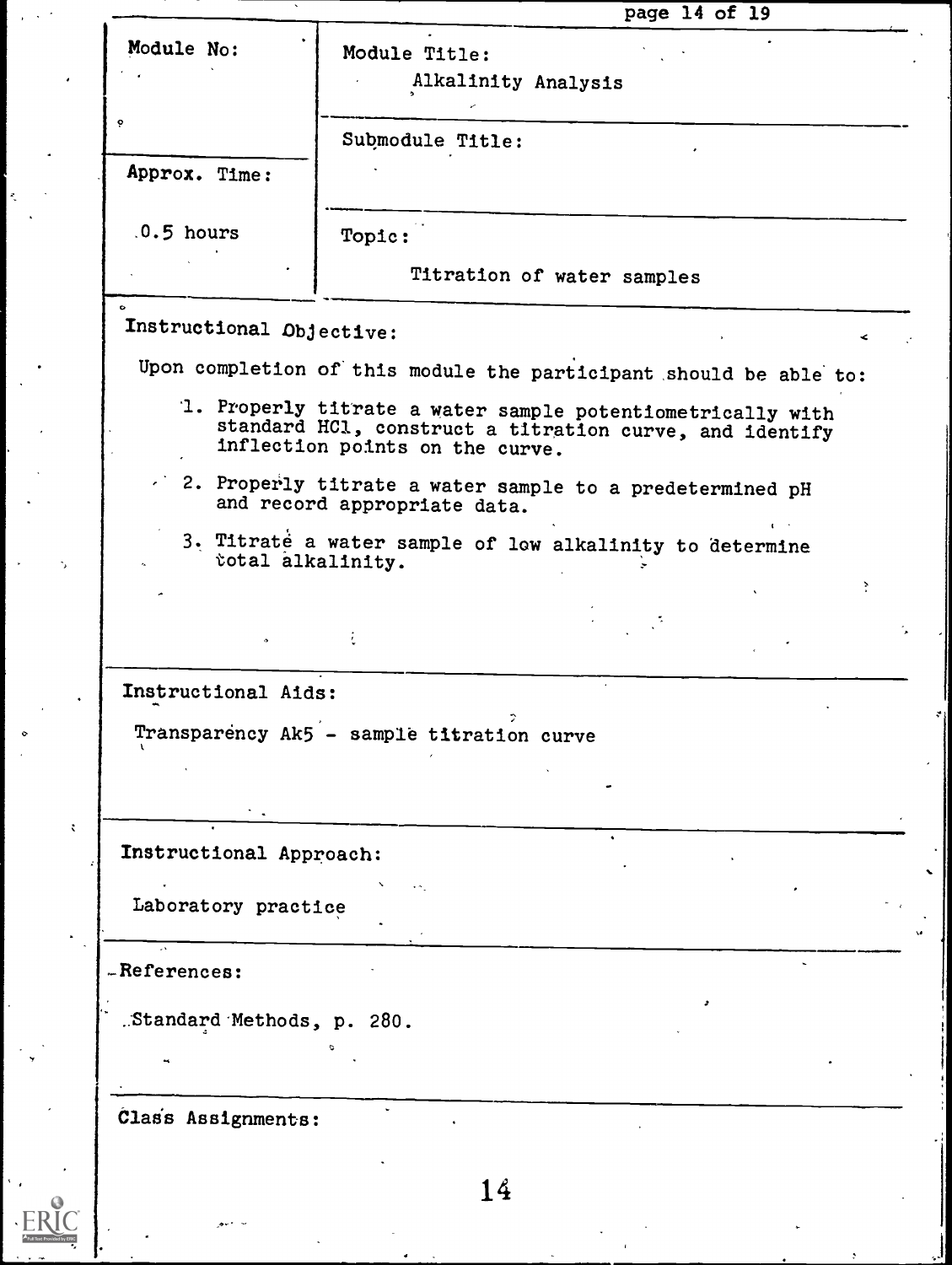|                                             |        |                                                                                                                       | page 15 of 19. | $\sim$ |
|---------------------------------------------|--------|-----------------------------------------------------------------------------------------------------------------------|----------------|--------|
| Module No:<br>Ak                            | Topic: | Titration of water samples                                                                                            |                |        |
| Instructor Notes:                           |        | Instructor Outline:                                                                                                   |                |        |
| Transparency Ak-5<br>Sample titration curve |        | 1. Students perform titration and plot<br>points. Point out inflections on sample<br>curve.                           |                |        |
| ۰                                           |        | 2. Alternatively have students titrate to<br>predetermined pH(8.3 and 3.7-5.1) and<br>compare with inflection-method. |                |        |
|                                             |        | 3. For low alkalinity:                                                                                                |                |        |
| E BL                                        |        | a. Use .02 N acid, 100 ml sample                                                                                      |                |        |
|                                             |        | b. titrate to 4.5 - record exact pH<br>and volume added (B ml)                                                        |                |        |
|                                             |        | c. titrate to exactly 0.3 pH units<br>lower, record volume (C ml)                                                     |                |        |
|                                             |        | Total Alkalinity as $CaCO3$ =                                                                                         |                |        |
|                                             |        | $(2B-C)$ XN (HC1) X50,000<br>, ml sample                                                                              |                |        |
|                                             |        |                                                                                                                       |                |        |
|                                             |        |                                                                                                                       |                |        |
|                                             |        |                                                                                                                       |                |        |
|                                             |        |                                                                                                                       |                |        |
|                                             |        |                                                                                                                       |                |        |
|                                             |        |                                                                                                                       |                |        |
|                                             |        |                                                                                                                       |                |        |
|                                             |        |                                                                                                                       |                |        |
|                                             |        |                                                                                                                       |                |        |
|                                             |        |                                                                                                                       |                |        |
|                                             |        | 15                                                                                                                    |                |        |

 $|\cdot|$ 

**Service** 

 $\sim$ 

 $\frac{1}{4}$ 

 $ERIC$ 

 $\sim 10^{-1}$ 

 $\bullet$ 

 $\varphi$  ,  $\varphi$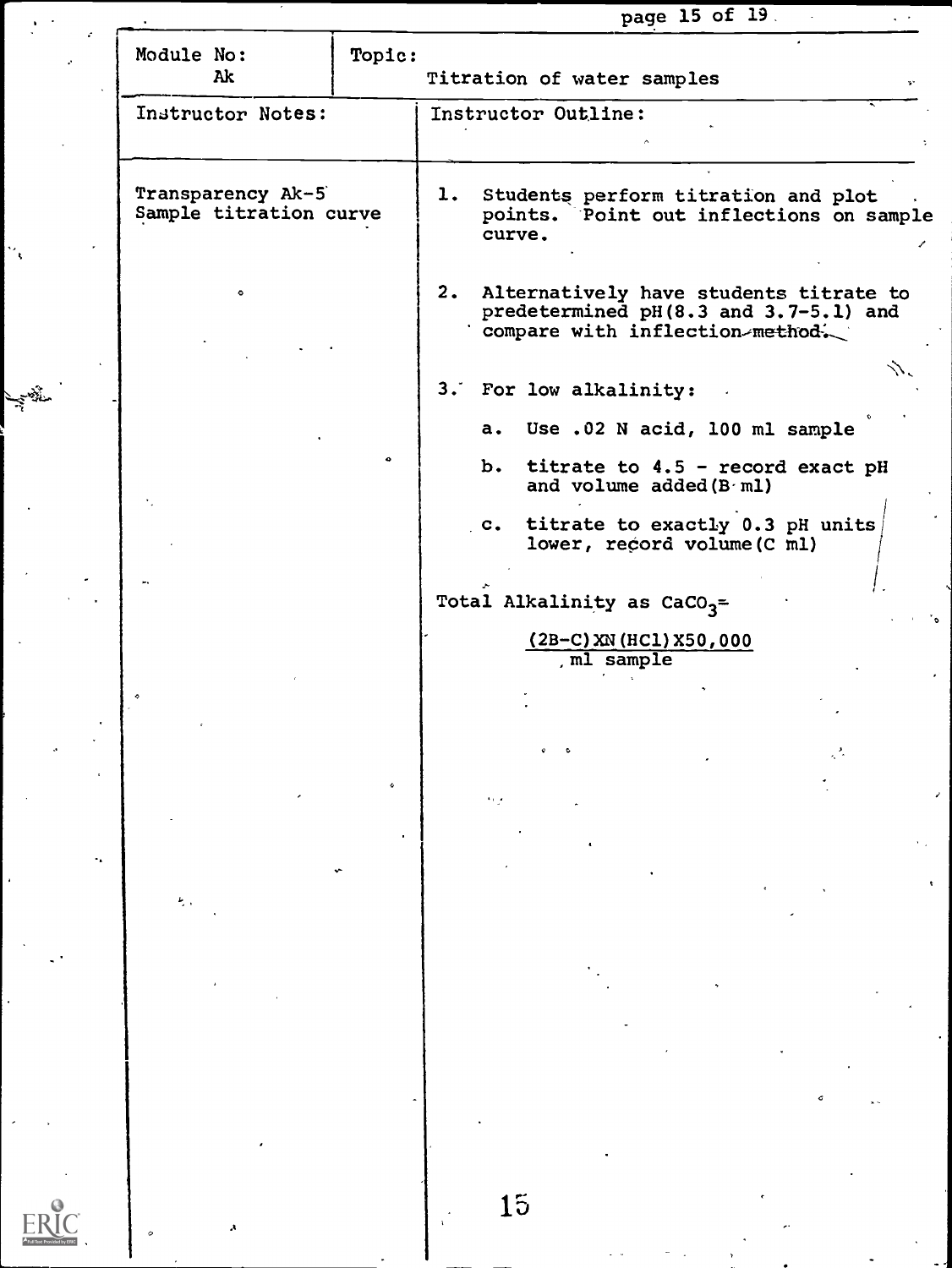| Module No:                    |                                                                                                              |                     | <del>pagc</del>     |    |
|-------------------------------|--------------------------------------------------------------------------------------------------------------|---------------------|---------------------|----|
|                               | Module Title:                                                                                                |                     |                     |    |
|                               |                                                                                                              | Alkalinity Analysis |                     | ۹, |
|                               | Submodule Title:                                                                                             |                     |                     |    |
| Approx. Time:                 |                                                                                                              |                     |                     |    |
| $0.5$ hours                   | Topic:                                                                                                       |                     |                     |    |
|                               | Calculations                                                                                                 |                     |                     |    |
|                               |                                                                                                              |                     |                     |    |
| Instructional Objective:      |                                                                                                              |                     |                     |    |
|                               | Upon completion of this module the participant should be able to:                                            |                     |                     |    |
|                               | 1. From titration data, determine the phenophthalein and<br>total alkalinity of a water sample.              |                     |                     |    |
|                               | 2. From the data in 1., determine the hydroxide, carbonate,<br>and bicarbonate alkalinity of a water sample. |                     |                     |    |
|                               | 3. Properly report the alkalinity of the water sample.                                                       |                     |                     |    |
|                               |                                                                                                              |                     |                     |    |
|                               |                                                                                                              |                     |                     |    |
|                               |                                                                                                              |                     |                     |    |
| Instructional Aids':          |                                                                                                              |                     |                     |    |
|                               |                                                                                                              |                     | $\mathbf{I}$        |    |
|                               | Transparency Ak6 - Alkalinity Relationships                                                                  |                     | $\ddot{\mathbf{v}}$ |    |
|                               |                                                                                                              |                     |                     |    |
| Instructional Approach:       |                                                                                                              |                     |                     |    |
|                               |                                                                                                              |                     |                     |    |
| Lecture/discussion            | k.                                                                                                           |                     |                     |    |
| References:                   |                                                                                                              |                     |                     |    |
| Standard Methods, pp. 280-282 |                                                                                                              |                     |                     |    |
|                               |                                                                                                              |                     |                     |    |
|                               |                                                                                                              |                     |                     |    |
| Class Assignments:            |                                                                                                              |                     |                     |    |
|                               |                                                                                                              |                     |                     |    |
|                               | 16                                                                                                           |                     |                     |    |

o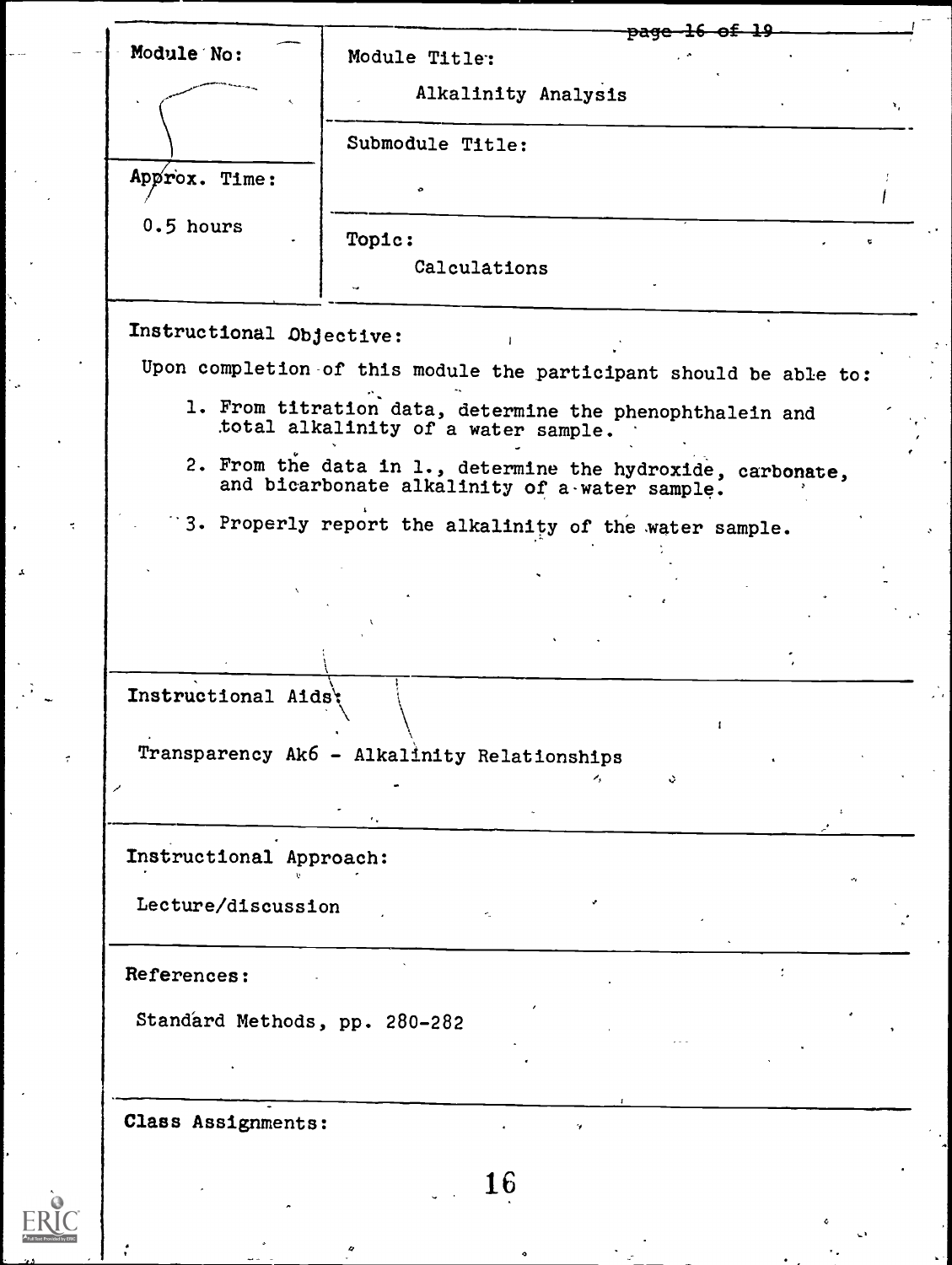page 17 of 19<sup>'</sup>

| Module No:<br>Ak                              | Topic:<br>Calculations |                                         |                                                                                                                         |  |
|-----------------------------------------------|------------------------|-----------------------------------------|-------------------------------------------------------------------------------------------------------------------------|--|
| Instructor Notes:                             |                        | Instructor Outline:                     |                                                                                                                         |  |
|                                               |                        |                                         |                                                                                                                         |  |
|                                               | 1.                     | Alkalinity:                             |                                                                                                                         |  |
|                                               |                        | Alkalinity (CaCO <sub>3</sub> ) mg/l=   |                                                                                                                         |  |
|                                               |                        |                                         | $(m1 \text{ acid})$ XN $(HCl)$ X50,000<br>ml sample                                                                     |  |
|                                               |                        |                                         | ml acid is that needed to reach phenopher<br>thalein alkalinity; and is ml acid needed<br>to reach the total end point. |  |
| Transparency Ak-6<br>Alkalinity relationships |                        | 2. Alkalinity types:<br>of three types. | From data and table determine alkalinity                                                                                |  |
|                                               | 3.                     |                                         | In reporting alkalinity, type and method<br>should both be reported.                                                    |  |
|                                               |                        |                                         |                                                                                                                         |  |
| ъ.                                            |                        |                                         |                                                                                                                         |  |
|                                               |                        |                                         |                                                                                                                         |  |
|                                               |                        |                                         |                                                                                                                         |  |
|                                               |                        |                                         | f,                                                                                                                      |  |
|                                               |                        |                                         |                                                                                                                         |  |
| $\sim$                                        |                        |                                         |                                                                                                                         |  |
|                                               |                        |                                         |                                                                                                                         |  |
|                                               |                        |                                         |                                                                                                                         |  |
|                                               |                        |                                         |                                                                                                                         |  |
|                                               |                        |                                         |                                                                                                                         |  |
|                                               |                        |                                         |                                                                                                                         |  |

 $\frac{1}{\sqrt{2}}$ 

t.<br>S

 $\frac{1}{2}$ 

Ž

 $\mathbf{E}$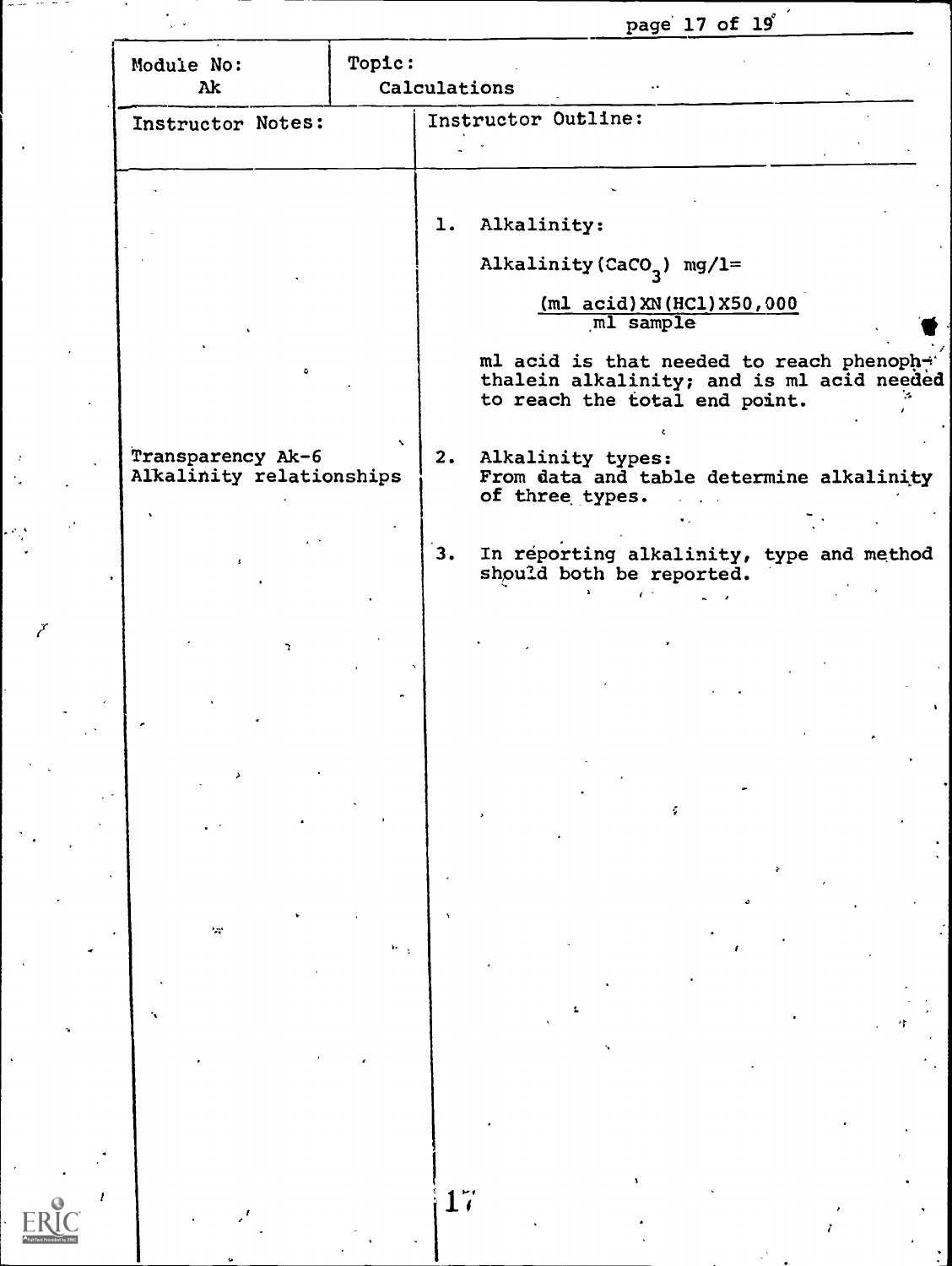Exam Questions

# Alkalinity Analysis Definition of alkalinity

1. Write a chemical equation which describes how the hydroxide ion reacts with the hydrogen ion to form water. 2. Alkalinity can be used in water softening along with hardness to determine:. a. the rustiness of the water.<br>b. the bacteria level the bacteria level c. the relative amounts of lime and soda ash to be used  $d$ . the potability of the vater the potability of the water 3. The pH end point for pherolphthalein alkalinity is: a. 8.3<br>b. 5.1 b. 5.1<br>c. 4.5 c. 4.5<br>d. dep depends 'on conditions Which of the following ions is titrated first in an alkalinity determination?<br>a. bicarbonate a. bicarbonate<br>b. hydroxide b. hydroxide<br>c. carbonate carbonate 5. The larger the pH value, the the the hydrogen ion concentration. Use of the pH meter 6. The pH meter measures: a. color<br>b. calci b. calcium'ion concentration c. temperature<br>d. hydrogen iom hydrogen ion concentration 7. What solution is used to standardize the pH meter? 8. What type of electrode is placed in solution to measure pH? Safety, 9. What device in the lab can be used to wash.off acid spilled all over your body? 10. can be used to protect hands from acid burns. 11. Why should the cord'of the pH meter be grounded? Preparation of Reagents 12. What is the Normality of a  $Na_2CO_3$  solution in which 2.5 g have been dissolved in water for a total volume of 1000 ml?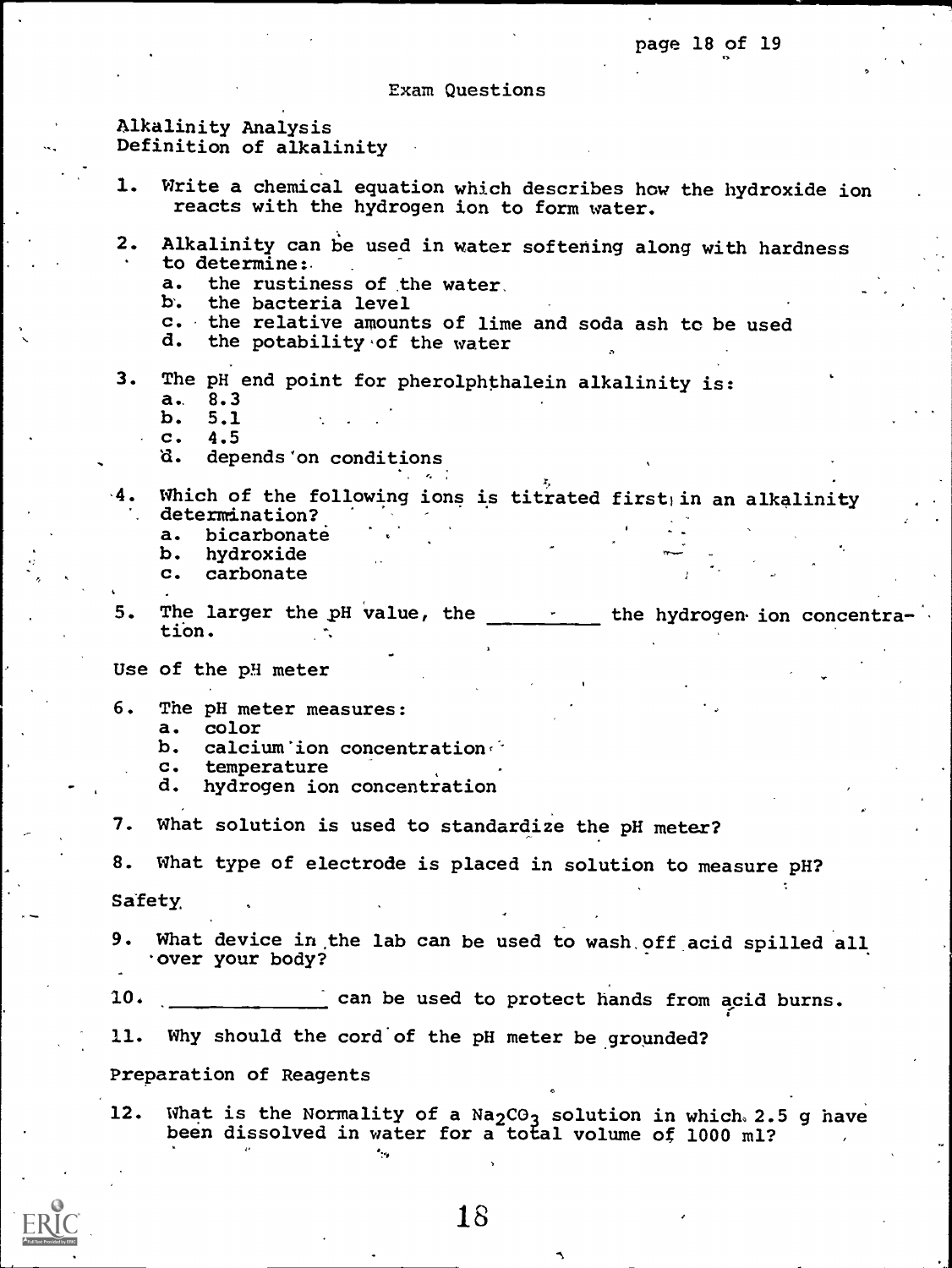page 19 of 19

13. To prepare a solution which is approximately 0.1 N in HC1 how many milliliters of concentrated hydrochloric acid(12 N) should be diluted to 1 liter?

- a. 20 ml
- b. 1 ml
- c. 8.3 ml<br>d. 100 ml
- 100 ml

Standardization of Acid

- 14. When a  $Na<sub>2</sub>CO<sub>3</sub>$  solution is titrated with 0.1 N HCl, what instrument is used to determine the points on the titration curve?
- 15. How many inflection points will be observed in the titration curve of  $Na_2CO_3$ ?
- 16: If 20 ml of HC1 solution are required to titrate 40 ml of a  $Na<sub>2</sub>CO<sub>3</sub>$  solution which contains 2.5 g  $Na<sub>2</sub>CO<sub>3</sub>$  per liter, what is the normality of the HCl solution?
- $\delta$  17. What is the CaCO<sub>3</sub> equivalence of a 0.1 N HCl solution?

Titration of water samples

- 18. In the potentiometric titration, the first end point is due to phenolphtalein alkalinity, the second end point is due to alkalinity.
- 19. When a water sample is titrated to a predetermined pH, what two pieces of data, should be, recorded?
- 20. What concentration-acid should be used for titration of low alkalinity?  $\triangledown$

Calculations

- 21. If it required 10 ml of acid which is equivalent to 5 mg/ml CaCO<sub>3</sub> to titrate to pH 8.3, calculate the phenolphtalein alkalinity of the 50 ml sample in mg/1  $CaCO<sub>3</sub>$ .
- 22. A sample has a phenolphthein alkalinity of zero(0) and a total alkalinity of 100 mg/l as  $CaCO<sub>3</sub>$ , calculate the bicarbonate alkalinity.
- 23. Name 3 pieces of data which should be recorded when reporting alkalinity.

÷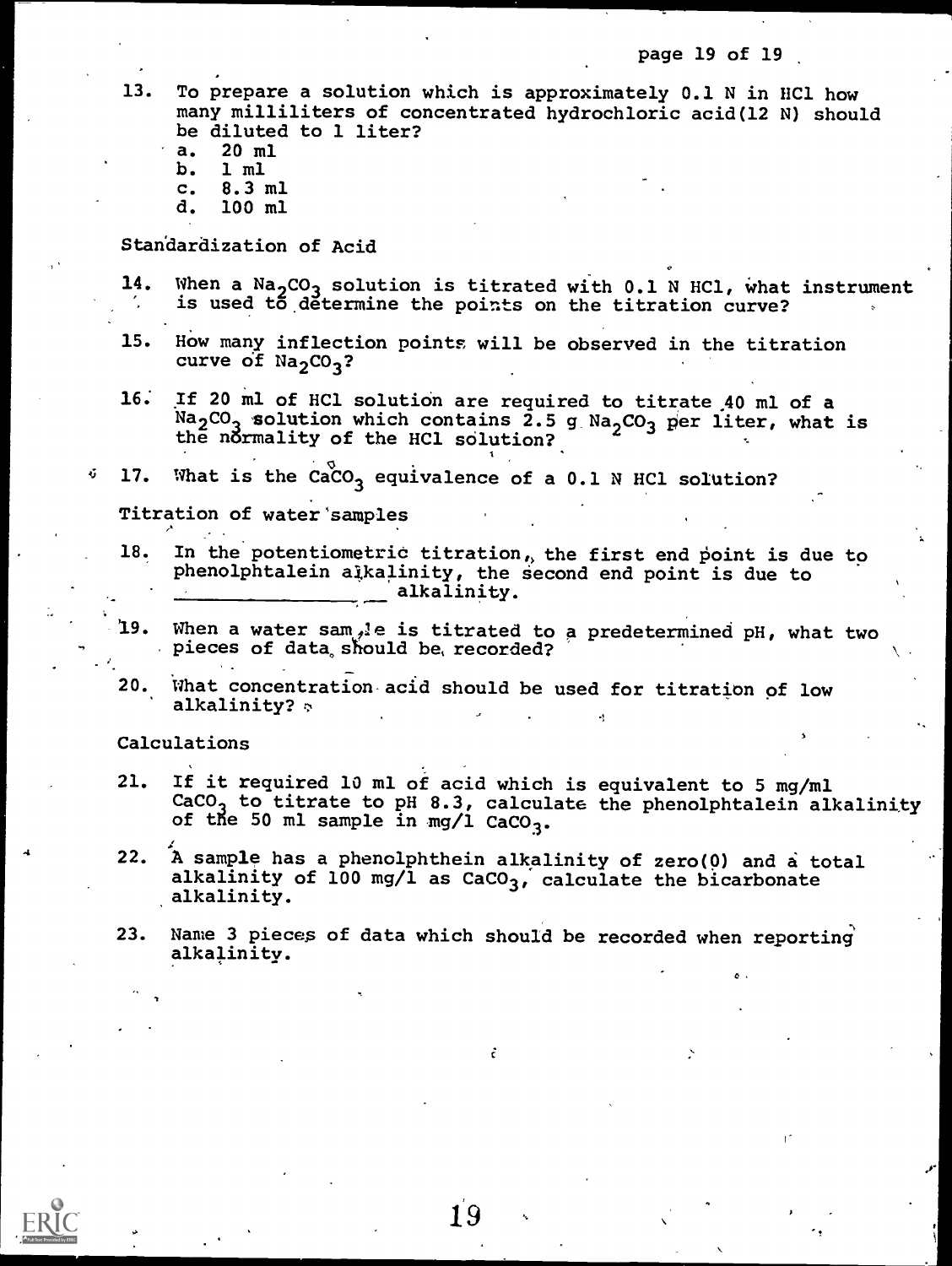# ALKALINITY ANALYSIS

# EQUIPMENT AND SUPPLIES LIST

20

1. sodium carbonate  $Na<sub>2</sub>CO<sub>3</sub>$ 

2. drying oven

3.- calcium chloride

4. Aessicator,

5. analytical balance

6. weighing bottle

7. 1 liter volumetric flask

\8. distilled water

9. 10 ml graduated pipet

 $10.$  sconcentrated hydrochloric acid  $\cdot$ 

'11. 100 ml pipet

12.  $2 - 50$  ml burets

13. pH meter and electrodes

14. pH '7 buffer

15. wash bottle

 $-16.$  250 ml beaker

17. 100 ml graduated cylinder

18. bunsen burner, ring stand

19. graph paper

20. 20 ml' pipet

21. magnetic stirret and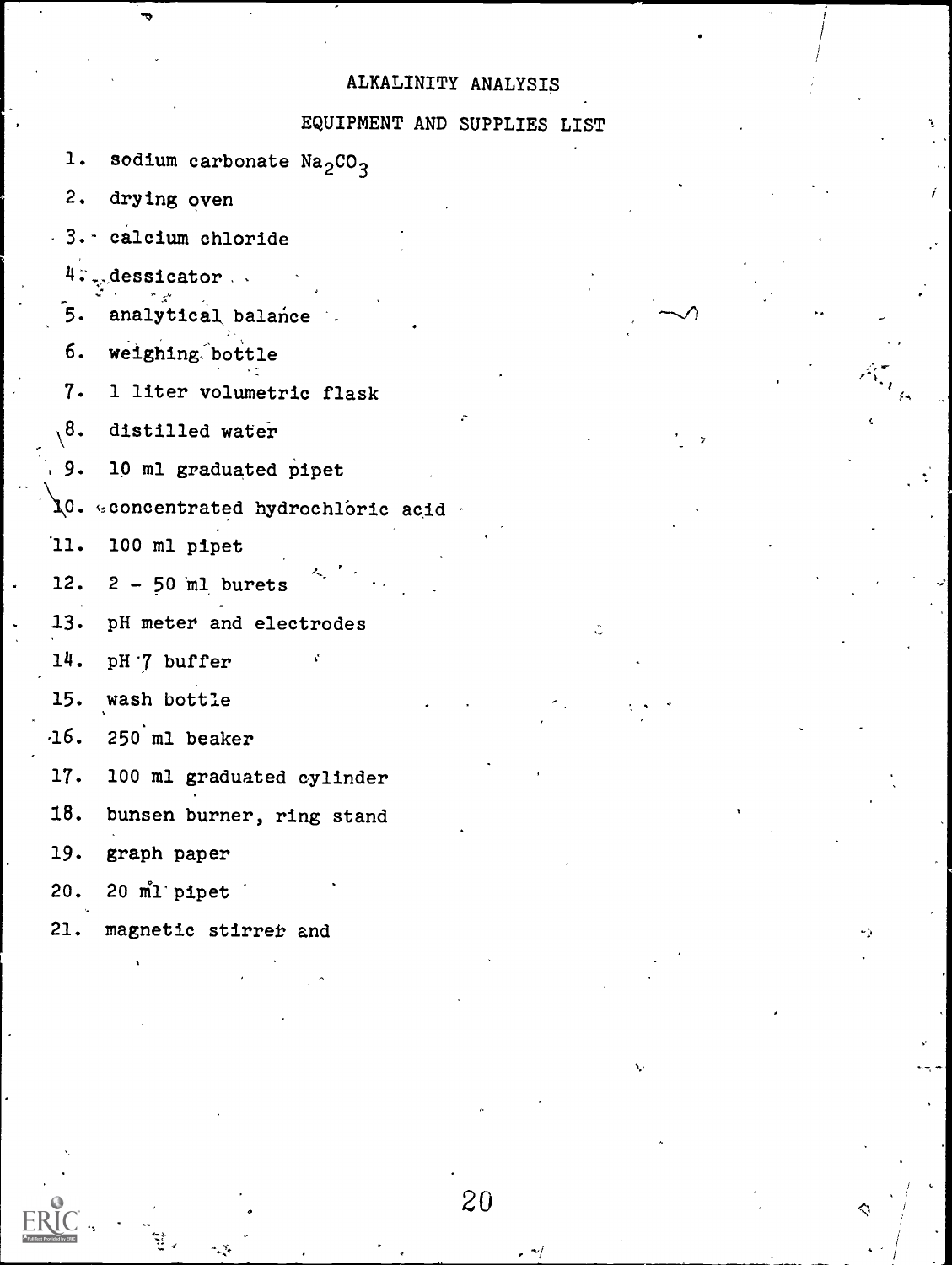### Alkalinity Analysis

Laboratory Procedure

- I. Preparation of Reagents and Standards
	- A. Obtain the equipment, supplies, and chemicals listed in tne "equipment" handout.
	- B. Prepare the following solutions:
		- 1. 0.05N Na<sub>2</sub>CO<sub>3</sub>. In a weighing bottle dry 5g primary standard sodium carbonate for 4 hours in an overn at  $250^{\circ}$ C. Cool in a dessicator containing CaCl<sub>2</sub>. Weigh the bottle on an analytical balance. Transfer 2.5g to a  $1\sqrt{5}$  volumetric flask and fill to the mark with distilled water. Reweigh the bottle. The mass of the Na<sub>2</sub> $0$ <sub>2</sub> is equal to the difference of the two weighings. Call this. A.
		- 2. 0.1N HC1. Pipet 8.3 ml concentrated hydrochloric acid  $(HC1)$  into a 1% volumetric flask. Dilute to the mark with adistilled water. Mix.

,"

r.

- 3. 0.02N HC1. Tranfer 200 ml of the 0.1NHC1 to a 1 liter volumetric flask. Dilute to the mark with distilled water.
- II. Standardizations

 $\bullet$  and  $\bullet$ 

4.,

A. 0.1NHC1

Fill a 50 ml buret with  $Na_2CO_3$  solution. Fill another buret with 0.1NHC1. Standardize the pH meter with 7.0 pH buffer. Rinse the electrodes. Add 40.00 ml Na<sub>2</sub>CO<sub>3</sub> solution to a 250 ml beaker. ,Add 60 ml distilled water. Insert pH  $\degree$  electrodes. With constant stirring add HCl to a pH of 5.0. 0.1NHC1<br>Fill a 50 ml buret with Na<sub>2</sub>CO<sub>3</sub> solution. Fill another buret<br>with 0.1NHC1. Standardize the pH meter with 7.0 pH buffer.<br>Rinse the electrodes. Add 40.00 ml Na<sub>2</sub>CO<sub>3</sub> solution to a<br>250 ml beaker. Add 60 ml distil Remove electrodes, rinse into beaker. Boil contents of beaker for 5 minutes. Allow beaker to cool to room temperature. Titrate further, 0.2 ml at a time. Plot ml vs. pH on graph paper./ Determine the inflection point (point of greatest slope). Report total ml required to reach inflection from initial minus finall buret readings. Repeat procedure twice. Calculate the normality from the formala.

## $N=\frac{AxB}{B}$ 55.0xC

سيرا

Where: A.is the  $g$  Na<sub>2</sub>CO<sub>3</sub> used. B is the ml  $N_{2}C_{3}$  used. C is the ml acid used. Caldulate the. average N.

2.1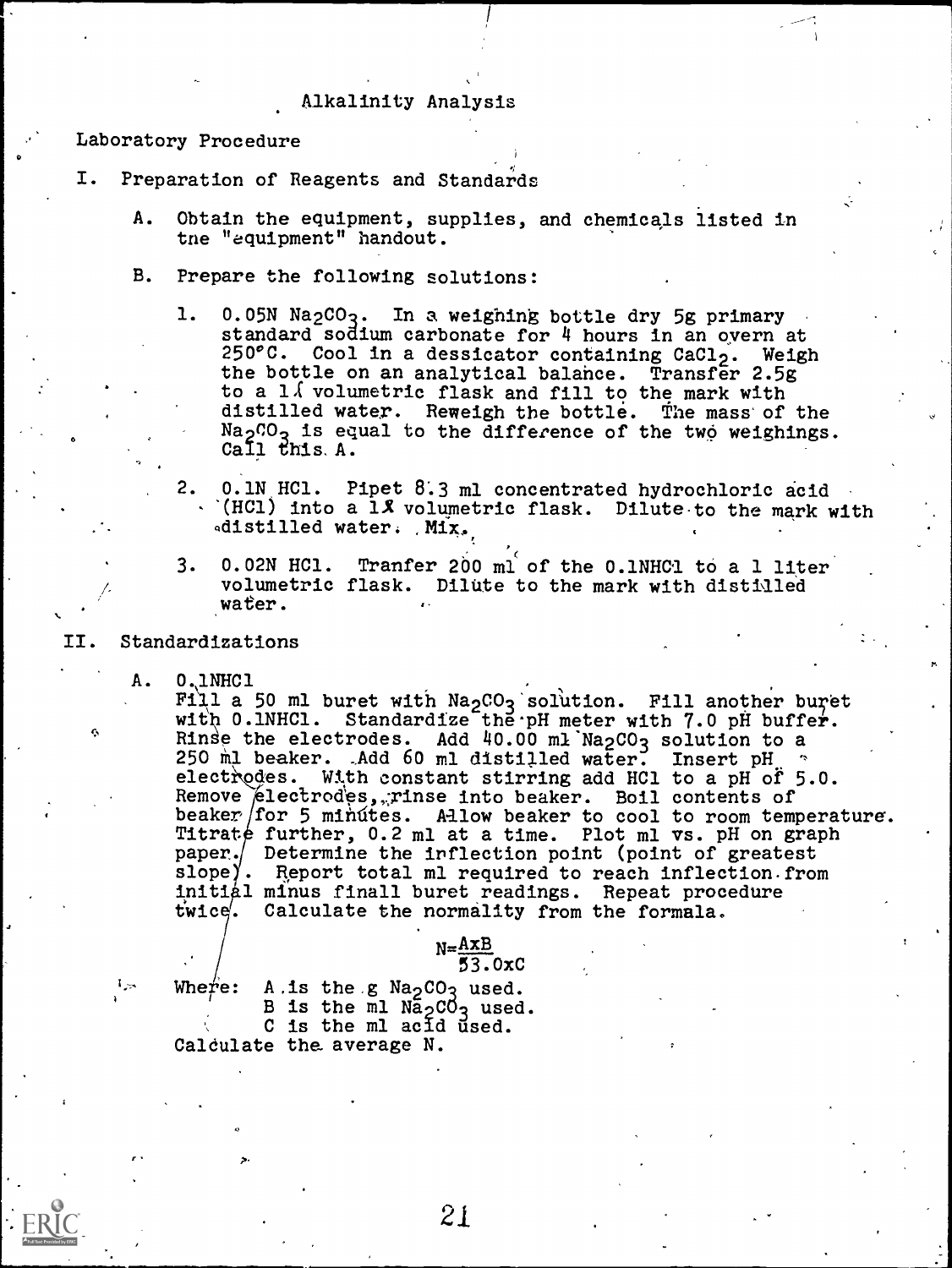B. 0.02NHC1

O

Fill a 50 ml buret with Na<sub>2</sub>CO<sub>3</sub> solution. Fill another buret with 0.02N HCl solution: Add 15 ml Na<sub>2</sub>CO<sub>3</sub> solution to a 250 ml beaker. Add 05 ml distilled water. Titrate as in A above potentiometrically in triplicate. Record similar data and calculate normality (N) according to the same formula.

- III. Potentiometric titration curve
	- Preparation. Fill a 50 ml buret with standardized 0.1N AC1. Rinse the electrodes of a standardized pH meter. Pipet 20 ml well-mixed sample containing 50-200 mg total alkalinity into a. 250 ml beaker. Insert electrodes.
	- B. With constant stirring, add 0.2 ml increments of acid. Record the stabilized pH for each increment as well as the buret reading. Continue to pH 3.7.
	- C. Prepare graph paper. Label the x-axis "ml acid added" and mark increments from 0 to the final buret reading. Label<br>the y axis "pH" and mark in crements from 0 to 12. Title the y axis "pH" and mark in crements from 0 to 12. Title the graph "Titration curve for alkalinity Analysis". Plot the graph "Titration curve for Alkalinity Analysis". points recorded in B and connect with a smooth curve. Identify phenolphtalein inflection point (about pH 8.3) and total inflection point (about pH 5.0). Record ml HCl required to reach each end point.
- IV. Titration of low alkalinity sample.
	- A. Transfer 100 ml low alkalinity sample to a 250 ml meaker. Insert pH electrodes. Fill a 10 ml microburet with 0.02N standard HC1. Add acid dropwize with stirring until the pH reads, 4.5.
	- B. Record the exact pH and the exact number of milliliters acid required to reach this pH. Add acid dropwize with stirring to reach a pH value exactly 0.3 units less than, the first pH. Record the new buret reading.
	- V. Calculations

ిం

- A. Potentiometric titration curve (high alkalinity)
	- 1. To obtain phenolphthalein alkalinity, multiply the ml acid required to reach end point by 50,000 and by the exact acid normality and divide by 20.0, the ml sample used.

2. To obtain total alkalinity, multiply the ml acid required to reach end point by 50,000 and by the exact acid normality and divide by 20.0, the volume sample used.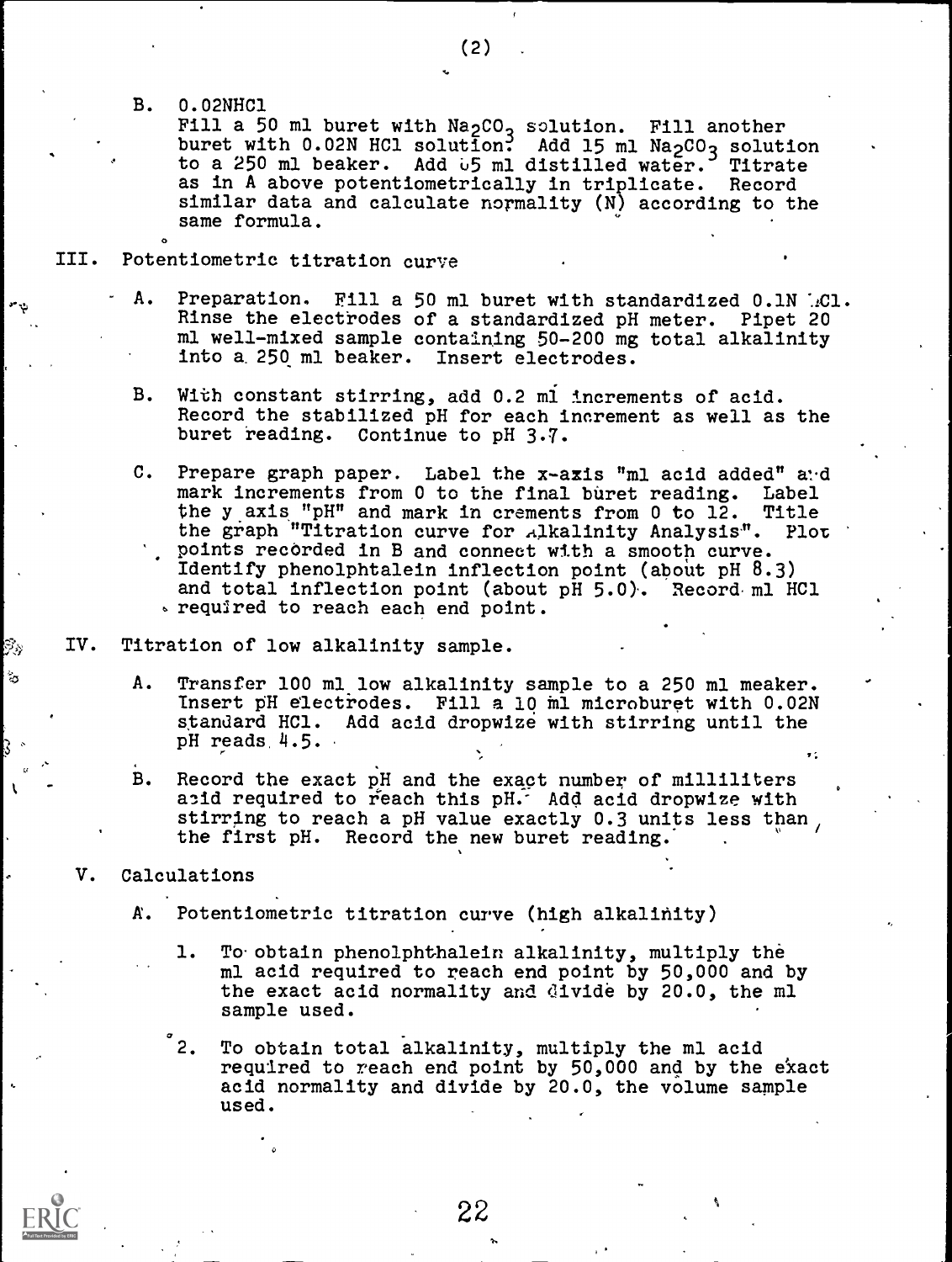- 3. Choose which of the following may be the case:  $P = 0$ ,  $P$  less than half T. P equals  $\Sigma T$ , P greater than half  $\mathbb{T}$ , P equals T. Choose the appropriate horizontal row on the data sheet and calculate hydroxide, carbonate, and bicarbonate alkalinity where appropriate. (P equals phenol phthal ein alkalinity. T equals total alkalinity).
- $4.$ Calculation of low alkalinity: Double the ml titrant required to reach initial pH subtract ml required to reach final pH. Multiply this result by the acid normality and 50,000. Divide by 100, the sample volume.

5. Comment on sample.source, possible errors, and other suspected ions persent.

23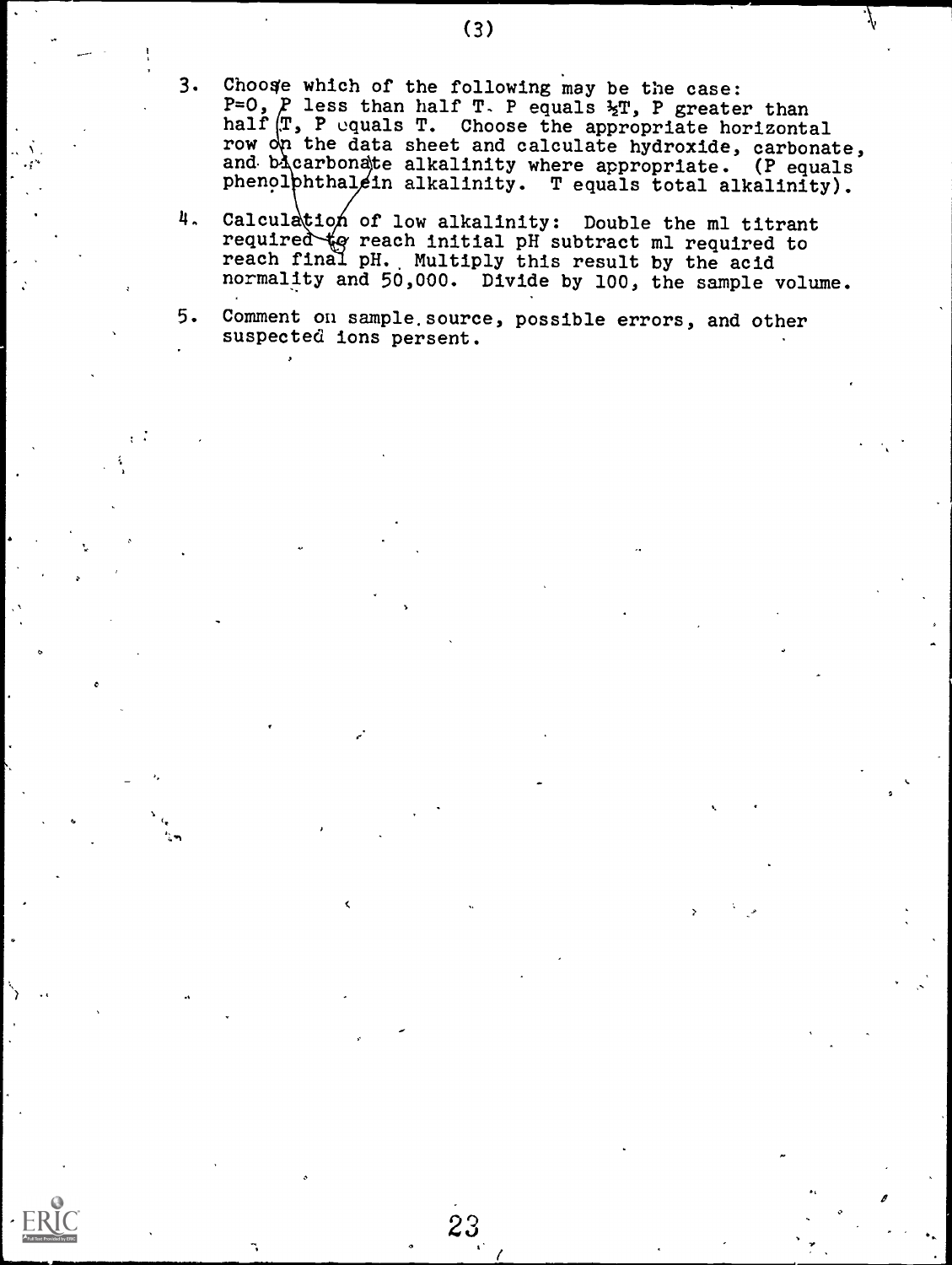# Alkalinity Analysis

| Data Sheet                                                                                                                                   |                                                                                                                                              |
|----------------------------------------------------------------------------------------------------------------------------------------------|----------------------------------------------------------------------------------------------------------------------------------------------|
| Low Alkalinity<br>Sample no.                                                                                                                 | High Alkalinity<br>Sample no.                                                                                                                |
| Na <sub>2</sub> CO <sub>3</sub> solution<br>mass of full weighing bottle<br>mass of weighing bottle with<br>sample removed<br>mass of sample | g<br>g<br>ድ                                                                                                                                  |
| Standardization of 0.1N HC1<br>final $Na_bCO_2$ buret<br>initial $N_{\alpha}^{2}CO_{2}^{3}$ buret<br>$m15Na2CO3$                             | I<br>IJ<br>III<br>m <sub>1</sub><br>m <sub>1</sub><br>m <sub>1</sub><br>m1<br>m1<br>m <sub>l</sub><br>m <sub>1</sub><br>m1<br>m <sub>1</sub> |
| Titration to inflection<br>ΪI<br>m <sub>1</sub><br>pH<br>m1                                                                                  | III<br>pH<br>m1<br>pH                                                                                                                        |
|                                                                                                                                              | ے ا<br>ţ                                                                                                                                     |
| attach titration curves-circle inflection point                                                                                              |                                                                                                                                              |
| ml to inflection:<br>final HCl buret readings<br>initial-HCl buret readings<br>ml acid used                                                  | II<br>III<br>т<br>$\mathbf{m}$<br>m <sub>1</sub><br>m1<br>m1<br>m1<br>m1<br>$\mathbf{m}$ l<br>m1<br>m1                                       |
| $N = (AxB) / (53xC)$<br>Average N (HCl)                                                                                                      | Ŋ<br>N<br>N                                                                                                                                  |
| Standardization of 0.02N HCl                                                                                                                 | II<br>III<br>т                                                                                                                               |
| final Na <sub>2</sub> CO <sub>3</sub> buret<br>initial Na <sub>2</sub> CO <sub>3</sub> buret<br>B ml Na <sub>2</sub> CO <sub>3</sub>         | m1<br>m <sub>l</sub><br>m1<br>m1<br>m1<br>m1<br>m1<br>$\overline{\mathfrak{m}}$<br>m1.                                                       |
| Titration to inflection<br>IJ                                                                                                                | III                                                                                                                                          |
| $\mathbf{p} \mathbf{H}$<br>m1<br>m1                                                                                                          | pH<br>pH<br>m1                                                                                                                               |
| 24                                                                                                                                           |                                                                                                                                              |

 $\circ$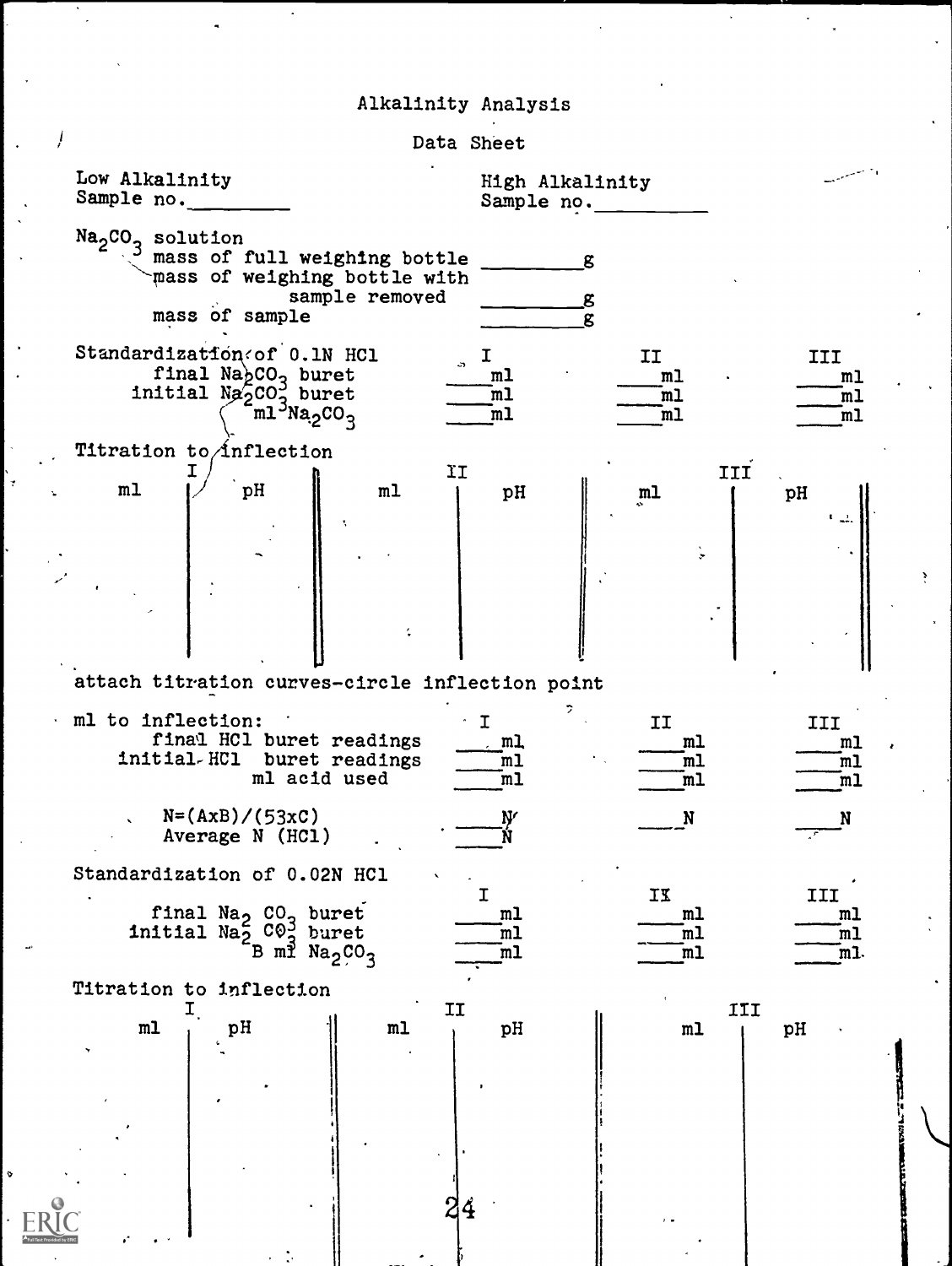Attach titration curves circle inflection points.

| ml to inflection |                                                                                                            | I                                                                                         |               | II                                                                   |         | III                                                               |                    |
|------------------|------------------------------------------------------------------------------------------------------------|-------------------------------------------------------------------------------------------|---------------|----------------------------------------------------------------------|---------|-------------------------------------------------------------------|--------------------|
|                  | final HCl buret reading<br>initial HCl buret reading<br>ml Acid used<br>$N=(AxB)/(53xC)$<br>Average N(HCl) | m <sub>1</sub><br>$\overline{m}$<br>$\overline{\mathfrak{m}}$<br>$\mathbf{\hat{N}}$<br>'N |               | m1<br>$\overline{\mathfrak{m}}$<br>$\overline{\mathfrak{m}}$ l<br>'N |         | m1<br>$\overline{\mathbb{m}}$<br>$\mathbb{I}^{\mathfrak{m}}$<br>N |                    |
|                  | Titration for curve: (attach plotted graph)                                                                |                                                                                           |               |                                                                      |         |                                                                   |                    |
| ml acid          | pH                                                                                                         | ml acid                                                                                   | pH            |                                                                      | ml acid | pH                                                                |                    |
|                  |                                                                                                            |                                                                                           | $\bullet$     |                                                                      |         |                                                                   |                    |
|                  |                                                                                                            |                                                                                           |               |                                                                      |         |                                                                   |                    |
|                  |                                                                                                            |                                                                                           |               |                                                                      |         |                                                                   |                    |
|                  | $\mathcal{O}$                                                                                              |                                                                                           |               |                                                                      |         |                                                                   |                    |
|                  |                                                                                                            |                                                                                           |               |                                                                      |         |                                                                   |                    |
|                  |                                                                                                            |                                                                                           |               |                                                                      |         |                                                                   |                    |
|                  |                                                                                                            |                                                                                           | ÷             |                                                                      |         |                                                                   |                    |
|                  |                                                                                                            |                                                                                           |               |                                                                      |         |                                                                   |                    |
|                  |                                                                                                            |                                                                                           | $\pmb{\cdot}$ |                                                                      |         |                                                                   |                    |
|                  |                                                                                                            |                                                                                           |               |                                                                      |         |                                                                   |                    |
|                  |                                                                                                            |                                                                                           |               |                                                                      |         |                                                                   |                    |
|                  |                                                                                                            |                                                                                           |               |                                                                      |         |                                                                   |                    |
|                  |                                                                                                            |                                                                                           |               |                                                                      |         |                                                                   |                    |
|                  |                                                                                                            |                                                                                           |               |                                                                      |         |                                                                   |                    |
|                  |                                                                                                            |                                                                                           |               |                                                                      |         |                                                                   |                    |
|                  |                                                                                                            |                                                                                           |               |                                                                      |         |                                                                   |                    |
|                  |                                                                                                            |                                                                                           |               |                                                                      |         |                                                                   |                    |
|                  |                                                                                                            |                                                                                           |               |                                                                      |         |                                                                   |                    |
|                  |                                                                                                            |                                                                                           |               |                                                                      |         |                                                                   | $\zeta$ $^{\circ}$ |
|                  |                                                                                                            |                                                                                           |               |                                                                      |         |                                                                   |                    |
|                  |                                                                                                            |                                                                                           |               |                                                                      |         |                                                                   |                    |
|                  |                                                                                                            | 25                                                                                        |               |                                                                      |         |                                                                   |                    |
|                  |                                                                                                            |                                                                                           |               |                                                                      |         |                                                                   |                    |

 $\mathbf{r}$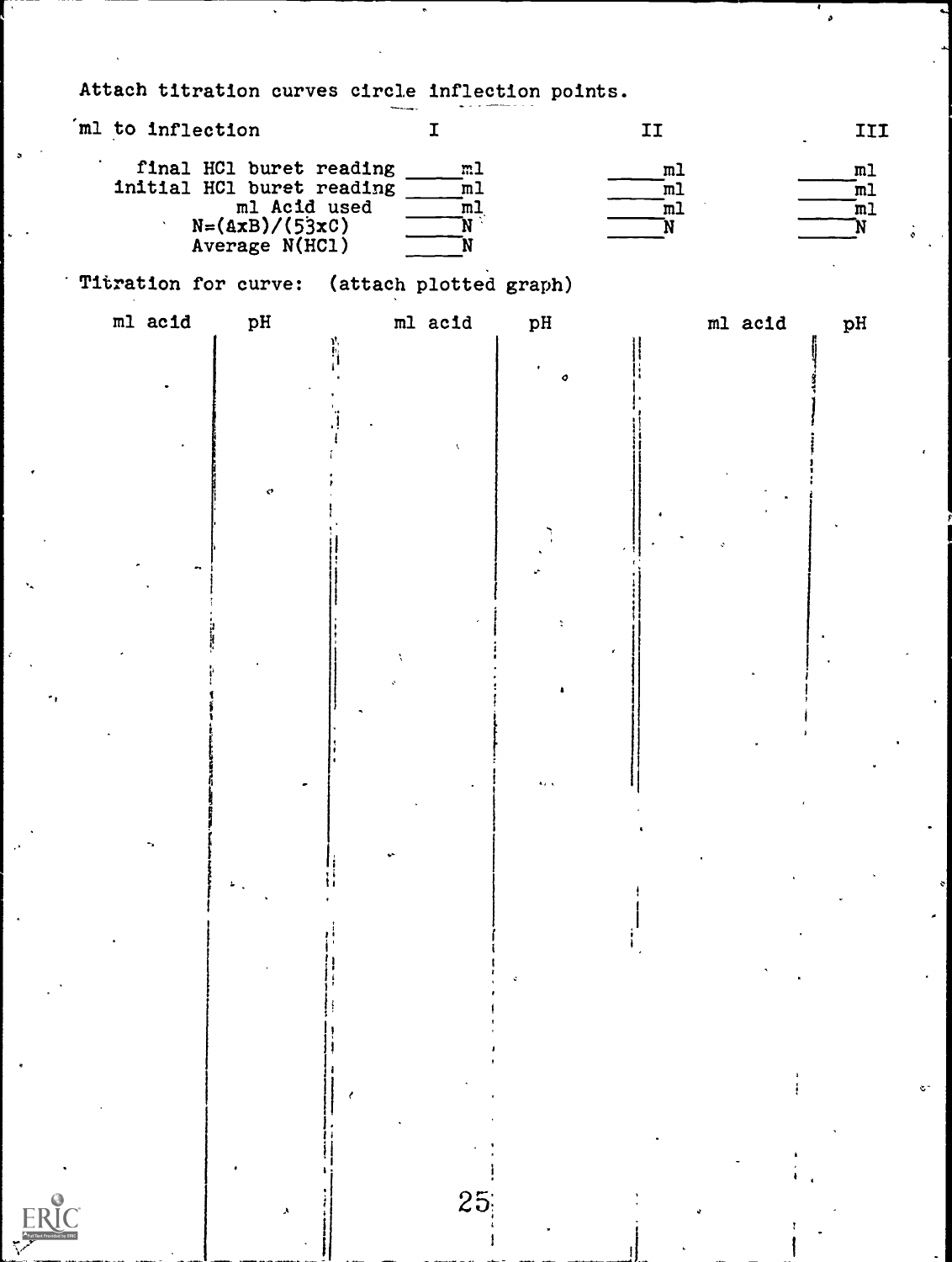|                                   | ml to reach end point (high alkalinity sample)       |                               |                                                    |                             |                              |                             |  |
|-----------------------------------|------------------------------------------------------|-------------------------------|----------------------------------------------------|-----------------------------|------------------------------|-----------------------------|--|
|                                   |                                                      |                               |                                                    |                             |                              |                             |  |
|                                   | phenolphthalein<br>$\text{total}$                    |                               | m1<br>$A_{\rm p}$<br>$A_{\rm t}$<br>$\mathbf{m}$ l |                             |                              |                             |  |
|                                   | Titration of low alkalinity sample.                  |                               |                                                    |                             |                              |                             |  |
|                                   | first pH                                             |                               |                                                    |                             |                              |                             |  |
|                                   | ml required<br>second pH                             |                               | m1 B                                               |                             |                              |                             |  |
|                                   | new buret reading                                    |                               | $m1$ $c$                                           |                             |                              |                             |  |
| Calculations                      | High Alkalinity                                      |                               |                                                    |                             |                              |                             |  |
|                                   | phenolphthalein alkalinity<br>$A_p$ xNx50,000)/20.0= |                               | $mg/1$ as CaCO <sub>3</sub>                        |                             |                              |                             |  |
|                                   | total alkalinity<br>$(A_t x N x 5C, 000)/20.0 =$     |                               | $mg/1$ as $CaCO3$                                  |                             | ÷                            |                             |  |
| Case                              |                                                      | OH alkalinity                 |                                                    | CO <sub>3</sub> -alkalinity |                              | HCO <sub>3</sub> alkalinity |  |
| $P = 0$                           |                                                      | 0                             |                                                    | 0                           |                              |                             |  |
| <b>PZ3T</b><br>$P = \frac{1}{2}T$ |                                                      |                               |                                                    | 2P<br>2P                    |                              | $T-2P$                      |  |
| P>፟፟፟፟፟ <mark></mark> ን           |                                                      | $2P-T$                        |                                                    | $2(T-P)$                    |                              | O                           |  |
| $P \oplus T$                      |                                                      |                               |                                                    | O                           |                              | 0                           |  |
|                                   | Bicarbonate alkalinity =                             | (formu1a)                     |                                                    | $\cdot$ mg/l                | CaCO <sub>2</sub>            |                             |  |
|                                   | Carbonate alkalinity                                 |                               | =                                                  |                             | mg/1                         |                             |  |
|                                   | Hydroxide alkalinity                                 | (formula)                     |                                                    |                             | CaCV <sub>3</sub>            |                             |  |
|                                   |                                                      | $\overline{\text{(formula)}}$ |                                                    |                             | mg/1<br>$cc$ a $\rm{CO}_{2}$ |                             |  |
|                                   |                                                      |                               |                                                    |                             |                              |                             |  |
| Low alkalinity:                   |                                                      |                               |                                                    | ×,                          |                              |                             |  |
|                                   | total alkalinity= $(2B-C)xNx50,000$ =                |                               |                                                    | mg/1                        |                              |                             |  |
|                                   |                                                      |                               | 100.0                                              |                             | as CaCO <sub>3</sub>         |                             |  |
|                                   |                                                      |                               |                                                    |                             |                              |                             |  |
| Comments:                         |                                                      |                               |                                                    |                             |                              |                             |  |
|                                   |                                                      |                               |                                                    |                             |                              |                             |  |
|                                   |                                                      |                               |                                                    |                             |                              |                             |  |
|                                   |                                                      |                               |                                                    |                             |                              |                             |  |
|                                   |                                                      |                               |                                                    |                             |                              |                             |  |
|                                   |                                                      |                               |                                                    |                             |                              |                             |  |
|                                   |                                                      |                               |                                                    |                             |                              |                             |  |
|                                   |                                                      |                               |                                                    |                             |                              |                             |  |
|                                   |                                                      |                               |                                                    |                             |                              |                             |  |
| Analyst                           |                                                      |                               |                                                    | Date                        |                              |                             |  |
|                                   |                                                      |                               |                                                    |                             |                              |                             |  |
|                                   |                                                      |                               |                                                    |                             |                              |                             |  |
|                                   |                                                      |                               | 26                                                 |                             |                              |                             |  |
|                                   |                                                      | ۰                             |                                                    |                             |                              |                             |  |
|                                   |                                                      |                               |                                                    |                             |                              |                             |  |

 $\hat{\mathbf{y}}$ 

 $\mathcal{L}_{\mathbf{A}}$ 

.

 $\bullet$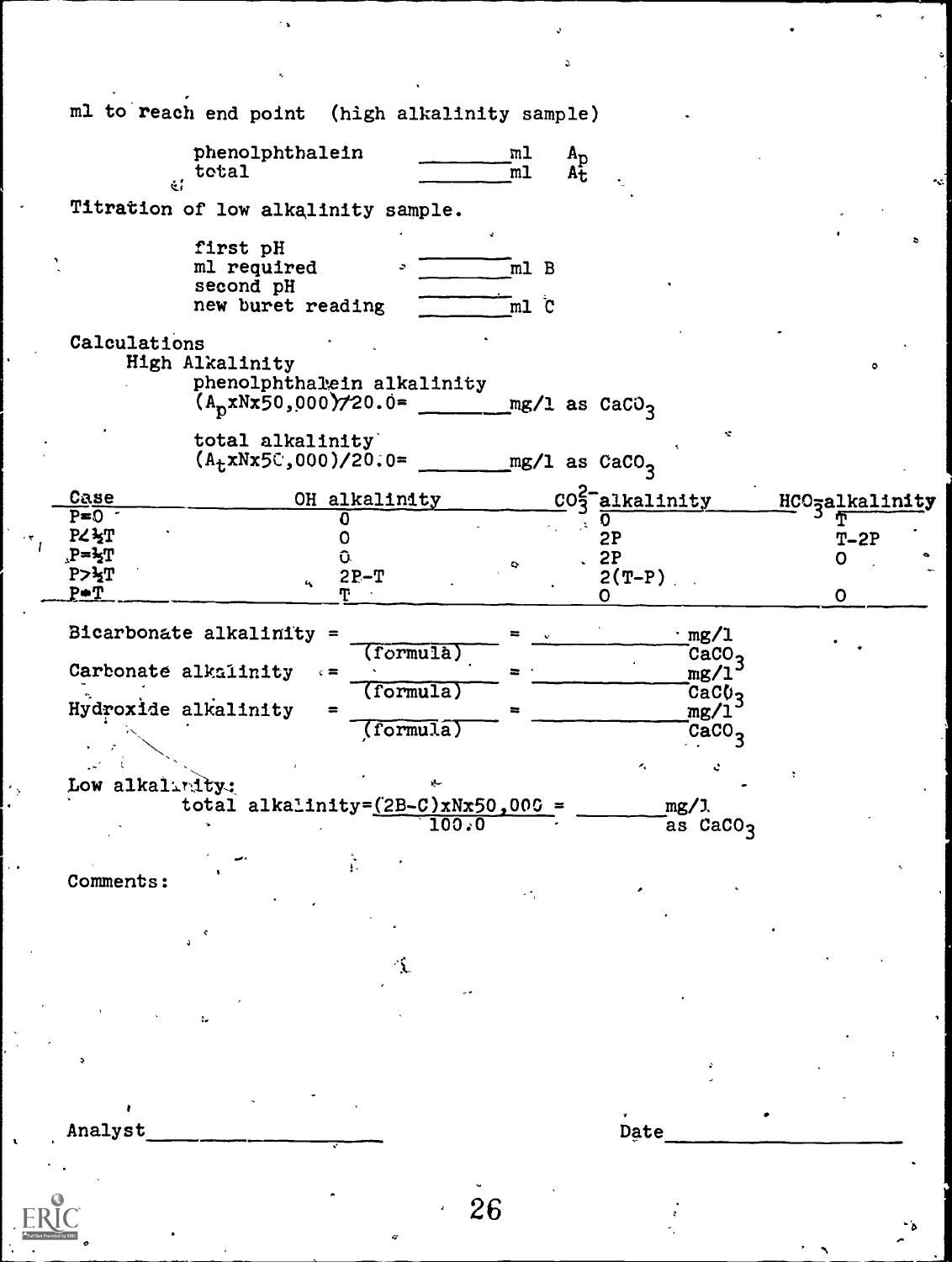|                            | <u>TRANSPARENCY</u> AKI                                                     |                                              |
|----------------------------|-----------------------------------------------------------------------------|----------------------------------------------|
|                            | Titrations end points                                                       |                                              |
| total<br><u>alkalinity</u> | pH of total<br>$\tilde{d}$ $k$ $\tilde{d}$ $i$ $n$ $i$ $t$ $y$<br>end point | pH of<br>phenolphtholein<br><u>end point</u> |
| $-30 \cdot mg/1$           | 5.1                                                                         | 8.3                                          |
| $-150$ mg/1                | $4.8 - 1.7$                                                                 | 8.3                                          |
| $-500$ mg/l                | 4.5                                                                         | 8.3                                          |
| silicates on<br>phosphates | 4.5                                                                         | 8.3                                          |
| complex<br>systems         | 3.7                                                                         | 8.3 <sub>1</sub>                             |

 $\ddot{\phantom{1}}$ 

 $\epsilon$  .

 $\ddot{\cdot}$ 

E

 $27$ 

 $\frac{1}{2}$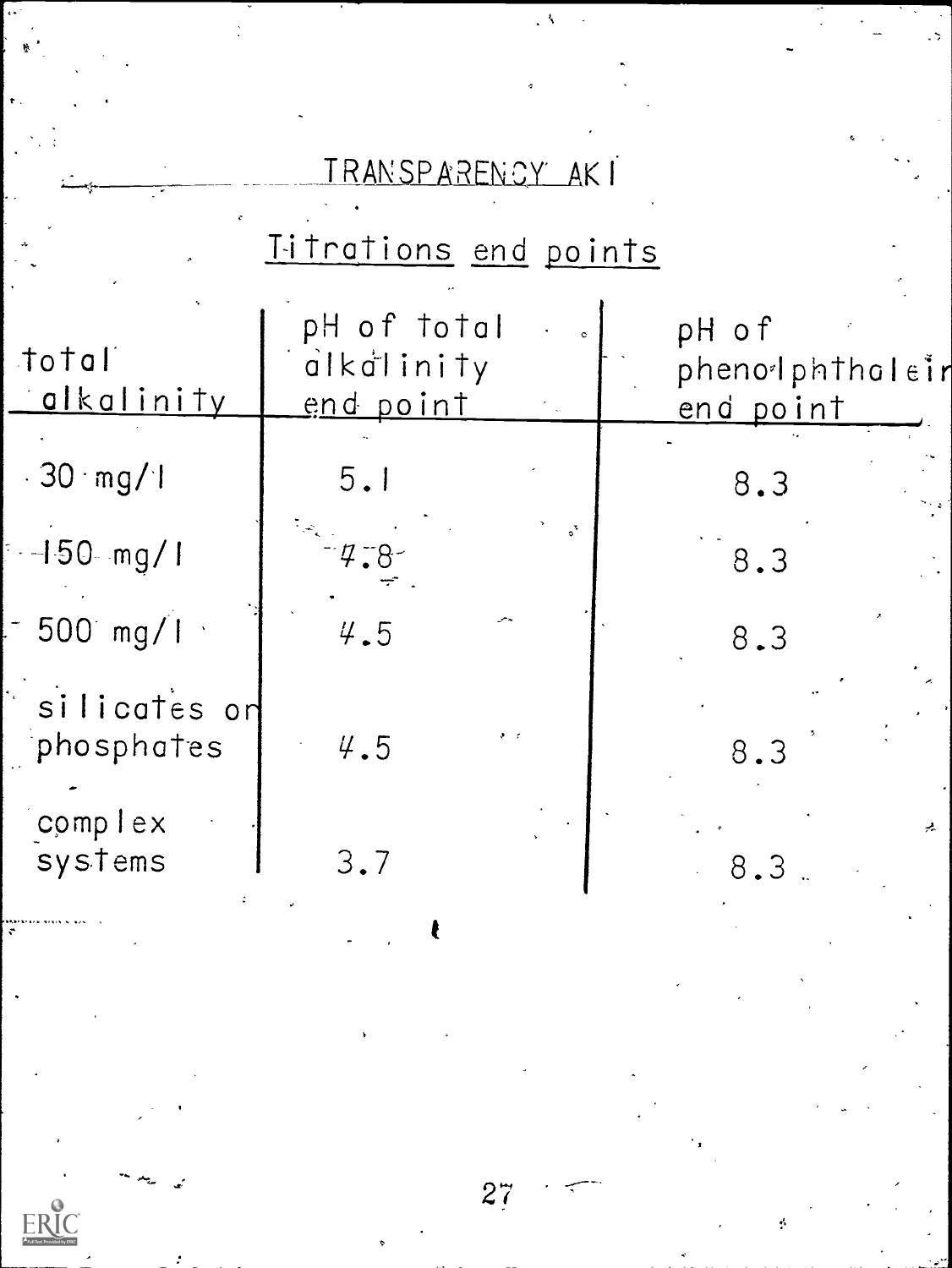# TRANSPARENCY AK2

Relation of pH to Hydrogen and Hydroxide lon Concentration (Molarity)

. .!



 $2\delta$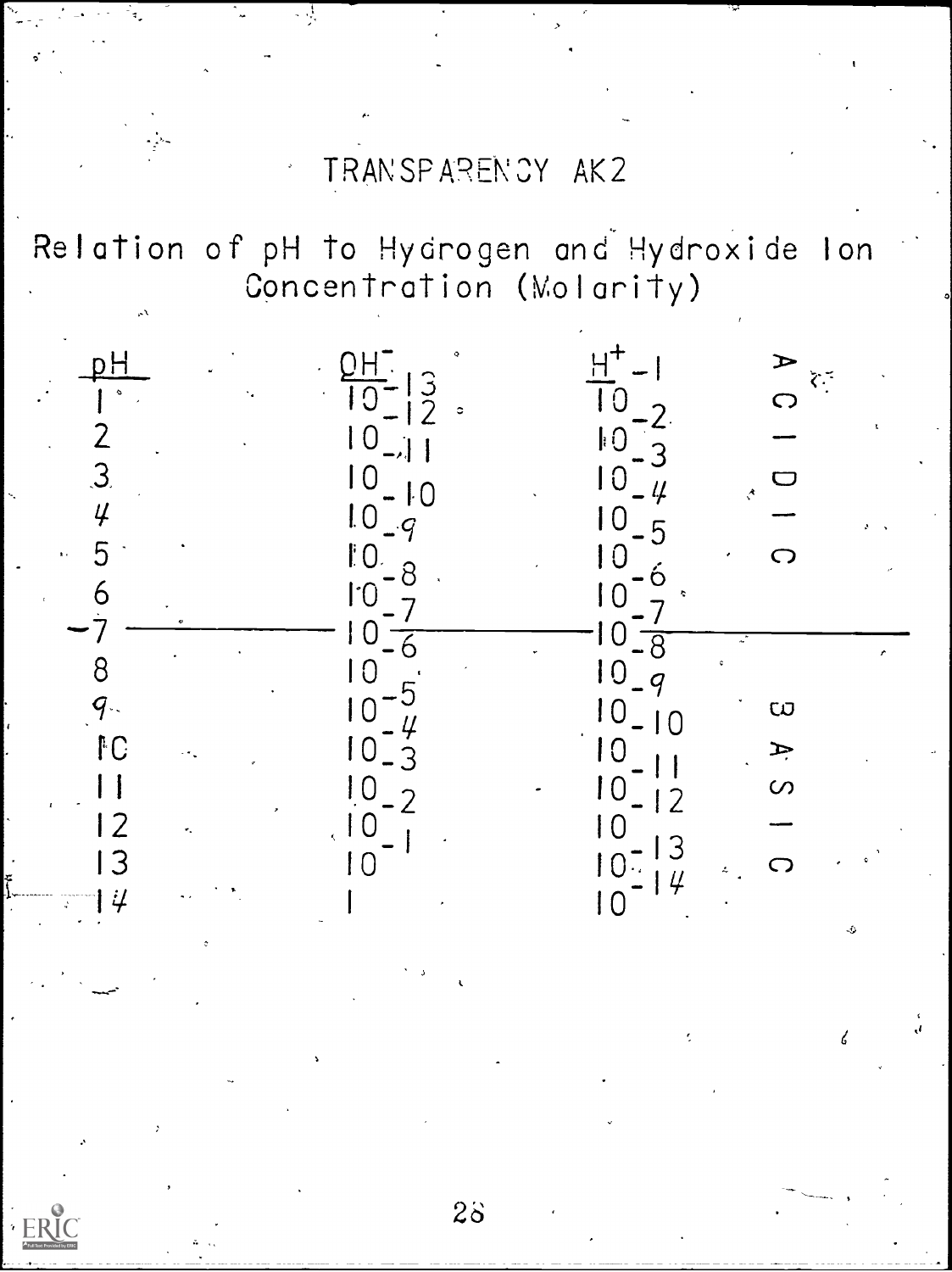

30

 $\chi^2_{\rm R}$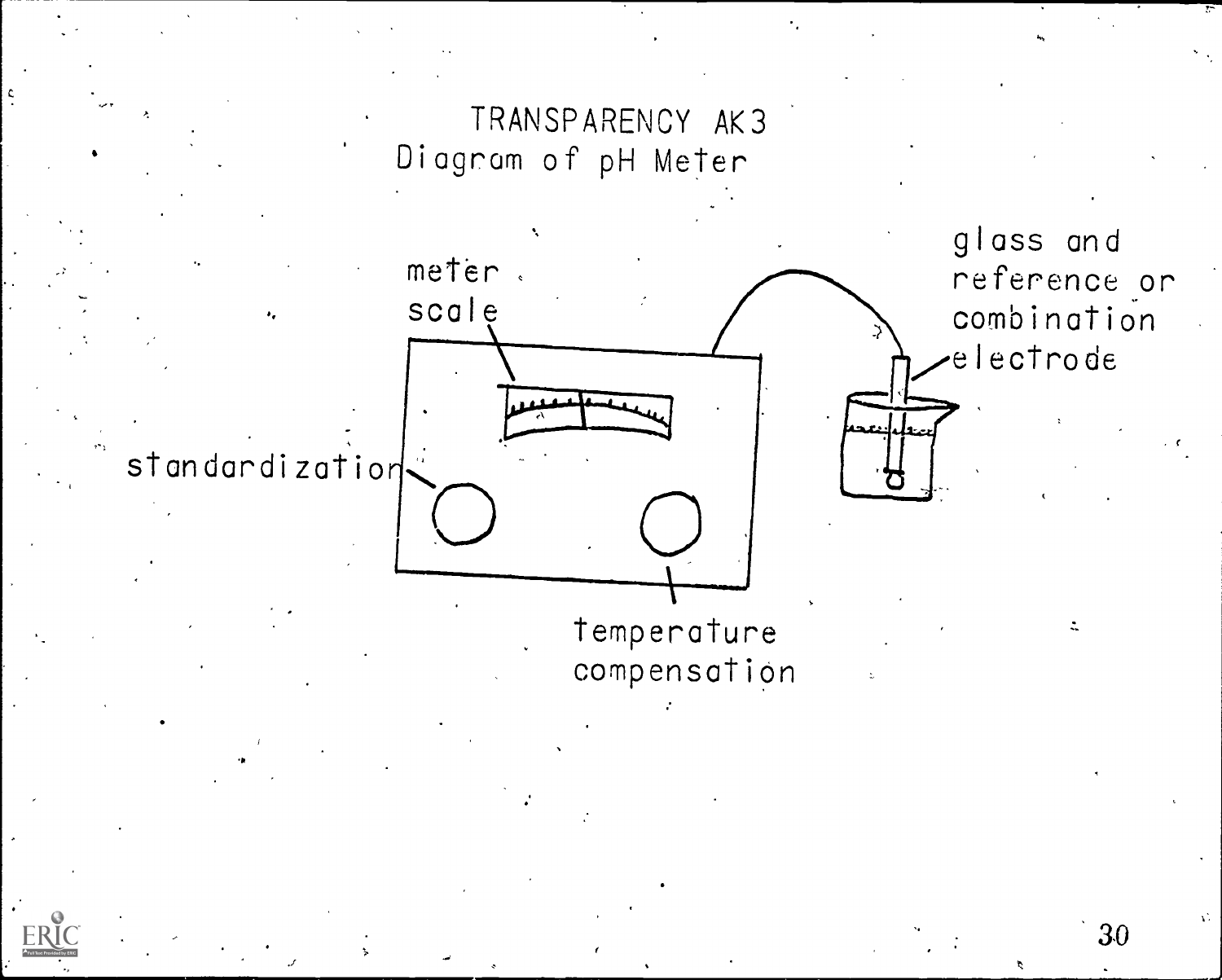# TRANSPARENCY AK4  $\mathbf{v}$ Sample Na<sub>2</sub>CO<sub>3</sub> Titration Curve

12 carbonate inflection

 $\blacksquare$ point

> bicarbônate end point

5 10 15 20 25 '30 ml HCI

31

10

8

 $\overline{q}$ 

7

pH.

 $FR$ 

6

5

 $\frac{4}{3}$ 

 $\overline{2}$ 

 $\mathbf{I}$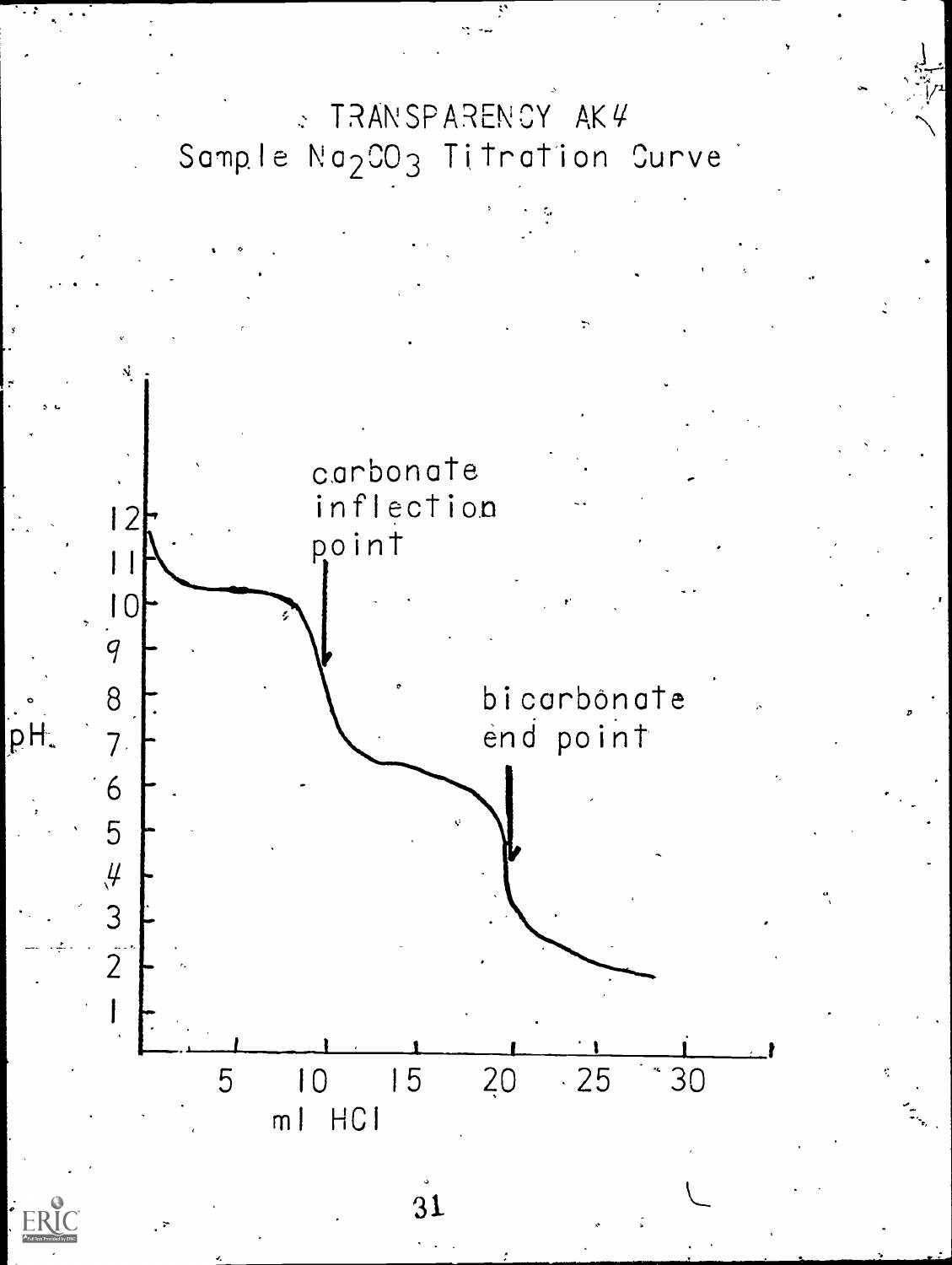TRANSPARENCY AK5

water Sample Titration Curve